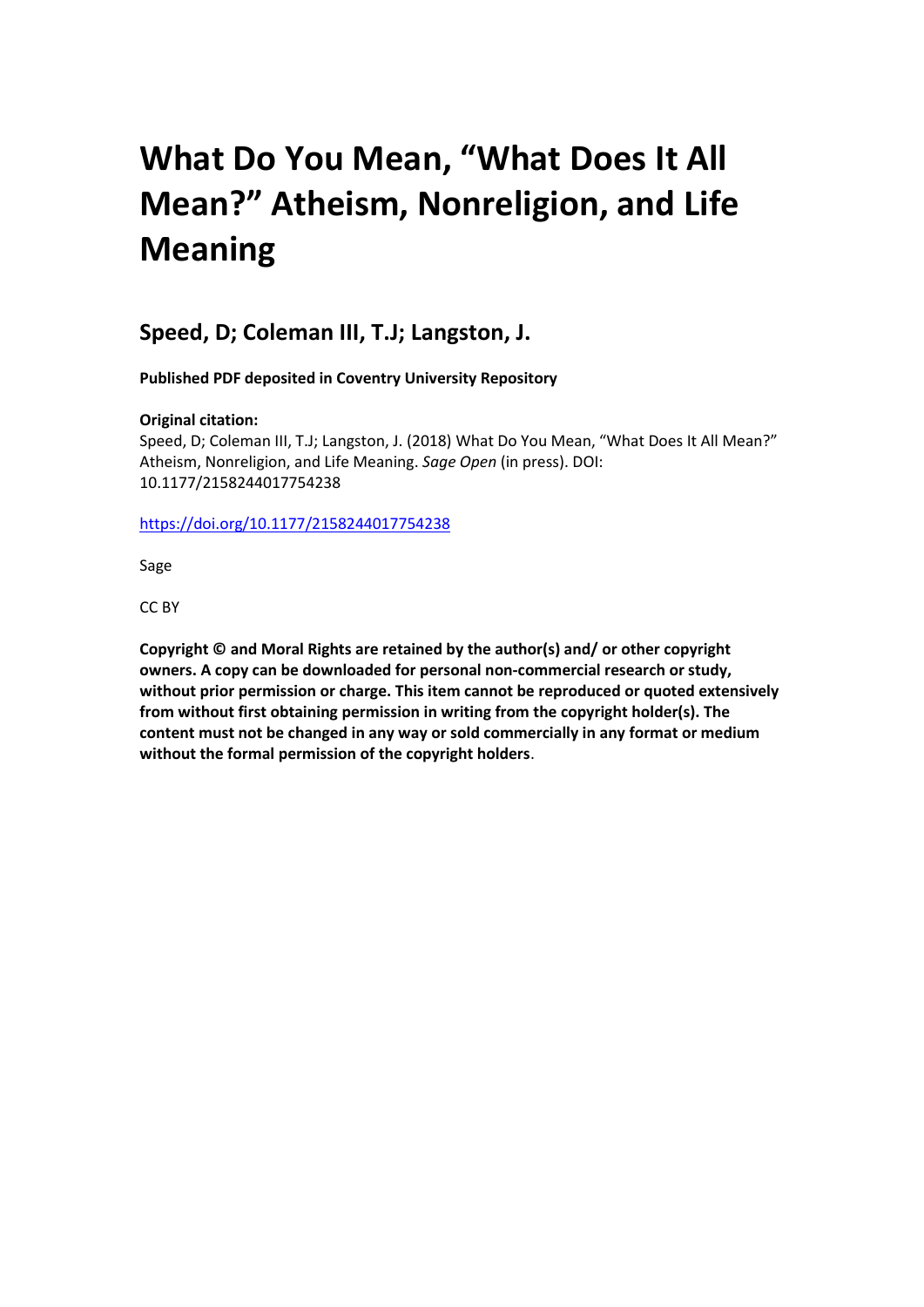*Article*

**[754238](http://crossmark.crossref.org/dialog/?doi=10.1177%2F2158244017754238&domain=pdf&date_stamp=2018-01-20)**SGOXXX10.1177/2158244017754238SAGE Open**Speed et al.**

*research-article*20182018

# **What Do You Mean, "What Does It All Mean?" Atheism, Nonreligion, and Life Meaning**

DOI: 10.1177/2158244017754238 SAGE Open January-March 2018: 1–13 © The Author(s) 2018 [journals.sagepub.com/home/sgo](https://journals.sagepub.com/home/sgo)



## **David Speed1,2 , Thomas J. Coleman III3 , and Joseph Langston4**

## **Abstract**

Nonreligion is often thought to be commensurate with nihilism or fatalism, resulting in the perception that the nonreligious have no source of meaning in life. While views to this effect have been advanced in various arenas, no empirical evaluation of such a view has been conducted. Using data from the 2008 American General Social Survey (*N* = ~1,200), we investigated whether atheists, the religiously unaffiliated, and persons raised religiously unaffiliated were more likely than theists, the religiously affiliated, and persons raised with a religious affiliation to report greater levels of fatalism, nihilism, and the perception that meaning in life is self-provided. Results suggested that these groups did not differ with regard to fatalism or nihilism. However, atheists and the religiously unaffiliated (but not persons raised in a religiously unaffiliated household) were more likely to indicate that meaning in life was endogenous—that is, self-produced. While atheists and the nonreligious differed from their counterparts on *source* of meaning in life, this was not associated with any "penalty" for overall existential meaning.

### **Keywords**

atheism, meaning in life, nonreligion, nihilism, fatalism, nonbelief

A core component of human psychological functioning is the construction of meaning and purpose in life, a process that is subject to self-perceptions and situational effects (Baggini, 2004; Baumeister, 1991; Berger, 1967/1990; Park, 2010). However, for atheists and other nonreligious individuals, it is sometimes assumed that being without god(s) is the equivalent of being bereft of meaning or purpose in life (cf. Blessing, 2013). This assumption is somewhat odd, given that Bering (2002, 2003) suggests humans are evolutionarily hardwired with an existential theory of mind, which is a general cognitive mechanism compelling humans to find religious or philosophical meaning or purpose in life events (Coleman & Hood, 2015). Similarly, sociological approaches to meaning conceive it as a compulsion ". . . to impose a meaningful order upon reality," all the while emphasizing the creation and sustainment of meaning as an inherently social, cultural, and discursive practice (Berger, 1967/1990, p. 22). In essence, the impetus to construct meaning or purpose in life is a quintessential consequence of being human, rather than something wholly under the purview of a specific religious or philosophical framework.

In this vein, there is no shortage of views on what life meaning is, how it "works," or how we should conceive of it. Frankl (1959/2006) argued that meaning in life was something that each individual seeks and constructs for themselves, whereas Baumeister (1991) argued that life meaning is comprised of four elements: a goal or purpose, values and

justification for goals and purposes, a sense of control, and self-worth. Schnell (2009) identified twenty-six sources of meaning in life, ranging from aspects of community and togetherness, to nature, generativity, religion, and selfknowledge. In a nuanced approach, Park (2010, 2013) has drawn a distinction between global meaning and situational meaning. Global meaning refers to abstract conceptual systems and schema such as "religious beliefs . . . fairness, control, coherence, benevolence of the world and other people" (Park, 2013, p. 361). Situational meaning refers to ascriptions of meaning or purpose in specific encounters; the meaning or purpose a person ascribes to an event depends on her or his preconceptions and experiences.

Because meaning and purpose in life can be framed in numerous ways and are derived from multiple sources and circumstances, one could reasonably expect that some sources or paths substantially differ from others. Park and

#### **Corresponding Author:**

David Speed, Department of Psychology, University of New Brunswick, 100 Tucker Park Rd., Saint John, New Brunswick, Canada, E2L 4L5. Emails: [David.Speed@med.mun.ca](mailto:David.Speed@med.mun.ca); [dspeed@unb.ca](mailto:dspeed@unb.ca)

Creative Commons CC BY: This article is distributed under the terms of the Creative Commons Attribution 4.0 License  $\odot$ (cc) (http://www.creativecommons.org/licenses/by/4.0/) which permits any use, reproduction and distribution of the work without further permission provided the original work is attributed as specified on the SAGE and Open Access pages (https://us.sagepub.com/en-us/nam/open-access-at-sage).

<sup>&</sup>lt;sup>1</sup>University of New Brunswick, Saint John, NB, Canada  $2$ Newfoundland & Labrador Centre for Applied Health Research, Saint John's, NL, Canada <sup>3</sup> Coventry University, UK <sup>4</sup>U.S. Air Force Academy, Colorado Springs, CO, USA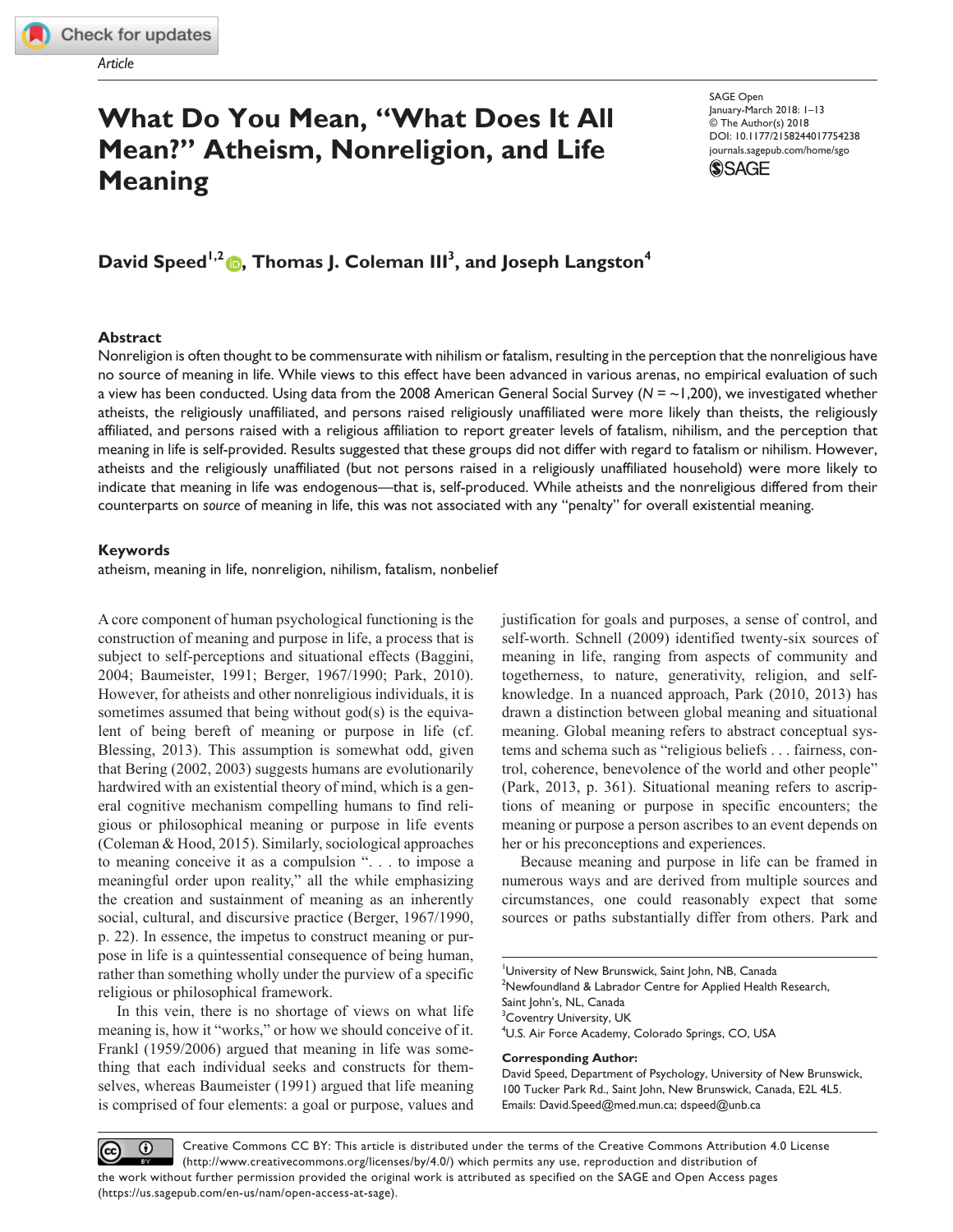McNamara (2006) note that religious systems provide purpose or meaning to individuals. In fact, this is often seen as a *primary* function of religion. Other researchers have echoed these sentiments and explicitly recognized that religious systems provide strong and coherent sources for meaning in life, due to the fact that these systems appeal to an "ultimate" source (Crescioni & Baumeister, 2013; also see Vail et al., 2010). Park and McNamara (2006) suggest that not only are "religious frameworks comprehensive, but they tend to be much more 'existentially satisfactory' than secular explanations such as the cold, hard objectivity of science"<sup>1</sup> (p. 67; also see Farias, Newheiser, Kahane, & de Toledo, 2013; Schumaker, 1992, on belief in science in the face of stress and existential anxiety).

## **Nonreligion and Meaning in Life**

There are some major drawbacks of this aforementioned research. One is an inability to separate the functioning of purely secular psychological mechanisms from any *specific* religious/spiritual processes (Galen, 2017a, 2017b). This inability may be related to research suggesting that religious/ spiritual activities do not have intrinsic benefits, but rather benefits that are contingent on an individual's valuation of those activities (Speed, 2017; Speed & Fowler, 2017). This accords with the simple view that "whatever makes life meaningful is heavily loaded with whatever people value" (Klinger, 2012, p. 29). In other words, some persons may find that without a framework centered on the divine or transcendent, they are more likely to adopt a nihilistic or fatalistic perspective (i.e., a negation of [life] meaning; Crosby, 1988). However, the conclusion that god(s) or religious frameworks are *necessary* for meaning is predicated on the idea that religion or spirituality intrinsically promote meaning for everyone, which can be read to imply that meaning cannot be internally derived or generated. The perception that an individual is forced to accept nihilism or fatalism in their worldview because they lack a religious or spiritual schema with which to interpret the world is unsupported by the existing literature (Caldwell-Harris, Wilson, LoTempio, & Beit-Hallahmi, 2011; Coleman & Arrowood, 2015; Langston, 2014). Furthermore, the logic of why religious or spiritual frameworks would *promote* meaning in life is highly selective. It could be argued that a person who surrenders to god(s)' perceived will would accept that there is one path to follow or that there is no meaning other than serving god(s). Instead, most discussions surrounding this topic tend to assume as a default that relatively higher religion or spirituality, however measured, implies greater meaning (e.g., Crescioni & Baumeister, 2013; Pargament, 1997; Park & McNamara, 2006).

The consequences of atheism or being religiously unaffiliated for meaning in life, and for psychological well-being more broadly, are unknown or at the very least not held to be static or linear. A cursory examination of the literature would show that atheists are characterized as having various psychological

deficits (e.g., Barrett, 2012), and popular perceptions remain that they are likely to be more nihilistic or have viewpoints consistent with fatalism (cf. Blessing, 2013). Other research suggests that nonreligiosity "divest[s] people of certain age-old pathways to psychological health" (Schumaker, 1992, p. 65).

Additionally, research shows consistent links between meaning in life and psychological well-being (e.g., Krause & Pargament, 2017; Schnell, 2009; Zika & Chamberlain, 1992; for a review, see Steger, 2017), as well as meaning in life and religiousness or religiosity (e.g., Ivtzan, Chan, Gardner, & Prashar, 2013; Steger & Frazier, 2005; Tiliouine & Belgoumidi, 2009). These findings align with Schumaker (1992), who found that accounting for the relationship between meaning in life and well-being substantially reduces the salutary effects of religiosity (Schumaker, 1992). In other words, some of the benefits associated with religiosity are due to its positive relationship with producing meaning in life.

However, other research has shown that the irreligious do not experience deficits in meaning in life (Caldwell-Harris et al., 2011; Wilkinson & Coleman, 2010), happiness (Speed, 2017; Speed & Fowler, 2017), or well-being (Galen, 2015; Streib & Klein, 2013), and that the irreligious do not differ in terms of psychological well-being (Galen, 2015; Streib & Klein, 2013; although cf. Hayward, Krause, Ironson, Hill, & Emmons, 2016). Essentially, the literature is incongruous: irreligious persons are ostensibly disadvantaged for psychological well-being, but do not seem to report poorer psychological well-being.

This dissonance within the research is problematic for a number of reasons. More than 20% of the American population identifies as nonreligious (Religious Landscape Study, 2016), and some projections suggest this number could climb to almost half of the U.S. population by the year 2042 (see Stinespring & Cragun, 2015, who estimate between 26% and 47%). Furthermore, in adolescents and young adults, we find a generational difference, which suggests children are significantly less religious than their parents (Thiessen & Wilkins-Laflamme, 2017; Twenge, Exline, Grubbs, Sastry, & Campbell, 2015), and have relationships with religion ranging from explicit repudiation to quiet apathy (Lee, 2012; see also Francis & Robbins, 2004).<sup>2</sup>

The relationship between youth and religion can also be confusing when we consider whether a religious home environment confers a health benefit (i.e., meaning in life, psychological well-being) or whether an unaffiliated home environment confers a health penalty. Research suggests that the home environment can predict future religious/spiritual identities (Baker & Smith, 2009; Beit-Hallahmi, 2015; Gervais & Najle, 2015), but the health consequences of said home environment remain unclear. Studies comparing secular sources and levels of meaning, values, and purpose with religious sources are virtually nonexistent (Koenig, 2012), as are the consequences of nonreligiosity, a nonreligious upbringing, and atheism on mental well-being (Galen & Kloet, 2011; Hwang, Hammer, & Cragun, 2011; Morgan, 2013).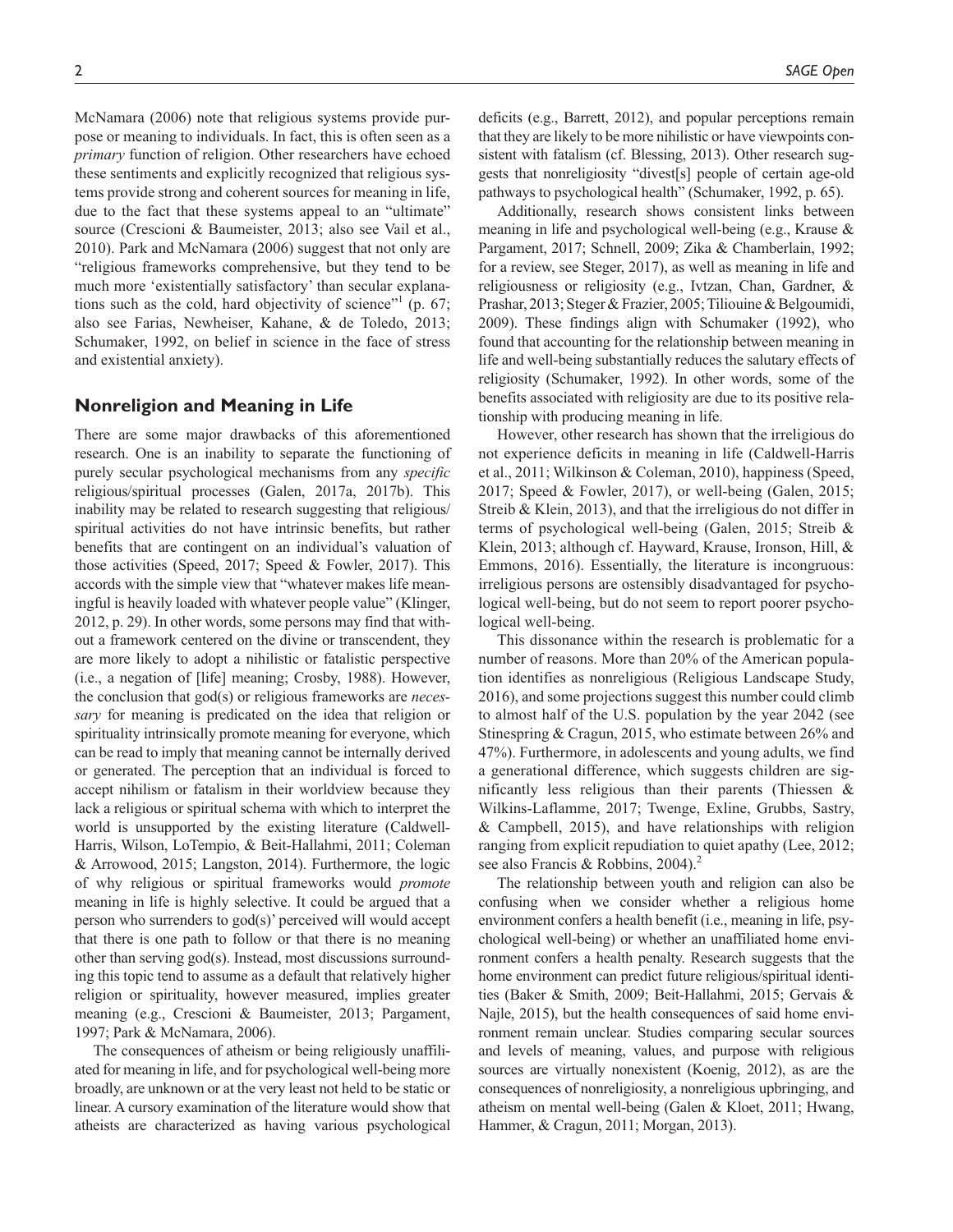The existing literature on the relationship between theological beliefs, atheism, and fatalism allows us to broadly suggest that fatalism entails an acceptance of what is perceived as an inevitable or uncontrollable outcome, rather than a lack of meaning in life or a lack of purpose. However, fatalism is negatively related to environmental mastery, itself a component of psychological well-being (Greenfield, Vaillant, & Marks, 2009). Conceptually, a person who would say that there is little that can be done to change the circumstances of his or her life (a person low on a sense of mastery or internal locus of control) is arguably less likely to believe that life, the universe, and personal relationships are meaningful in any global or time-invariant sense. While some research shows that mastery is positively correlated with religious attendance and/or religiosity (Ai, Peterson, Rodgers, & Tice, 2005; Ellison & Burdette, 2011; Schieman, Pudrovska, & Milkie, 2005), other research finds that this relationship is inconsistent (Greenfield et al., 2009; Speed & Fowler, 2017). Thus, while there is some evidence that theists and the religiously affiliated would be more likely to report greater mastery, there is no persuasive evidence that atheists, the nonreligious, and those with a nonreligious upbringing are predisposed toward fatalism (see also Langston, 2014, who finds that higher external locus of control scores reflect higher odds of being a theist).

The present study investigates the relationship between an internal source of meaning, fatalism, and nihilism in a nationally representative American sample in a series of nine planned analyses. More specifically, we sought to investigate whether belief in god(s), religious affiliation, or religious upbringing were significant predictors of an internal source of meaning, fatalism, and nihilism.

## **Method**

## *Participants*

We accessed data from the 2008 General Social Survey (GSS), which was collected by the National Opinion Research Center (NORC) at the University of Chicago (Smith, Marsden, Hout, & Kim, 2013). These data are freely accessible from NORC's website, which also provides a copy of the questionnaire and the user manual. Because this was secondary data analysis, we did not require the Institutional Review Board (IRB) clearance from any institutions to conduct the present study. The 2008 research year was chosen because it is the most recent year that contained all variables of interest to our research question. To be included in the present study, respondents had to have answered all covariate questions, at least one of the outcome variables, and at least one of the religious/spiritual (R/S) identifier variables. Persons answering questions with "I don't know" or persons who answered by refusing to respond were excluded from the analyses to maintain the continuous

nature of the data. The exact number of participants fluctuated slightly from one analyses to the next, but was approximately  $N = 1,200$  (see Table 1 for descriptive statistics).

## *Measures*

*Meaning in life.* Endogenous Meaning, Fatalism, and Nihilism were measured using a 5-point Likert-type scale (i.e.,  $1 =$ *strongly disagree*, 2 = *disagree*, etc.), with higher scores indicating greater levels of agreement. The 2008 GSS had an item we described as *Endogenous Meaning* ("Life is only meaningful if you provide the meaning yourself"), and was conceptually similar to other questions dealing with whether life meaning was internally constructed (e.g., Coleman, Silver, & Hood, 2016; Goodenough, 1998; Schnell & Keenan, 2011; Streib & Hood, 2013). The 2008 GSS had two items as proxy measures for meaning in life: *Fatalism* ("There is little people can do to change the course of their lives") and *Nihilism3* ("In my opinion, life does not serve any purpose"). Although the 2008 GSS had an item that assessed *God Meaning* to some extent ("To me, life is meaningful only because God exists"), we did not consider using it because this question would make little conceptual sense with the definition of atheism used in the present study. Conceptually, Endogenous Meaning provides information as to the perceived *source* of meaning in life, while Nihilism and Fatalism should be inversely related to whether life has a personalized sense of meaning.

*Religious/spiritual identifiers.* We made use of three R/S Identifiers as they related to meaning in life: (a) Belief Identity, (b) Religious Affiliation, (c) and Religious Upbringing. Belief Identity was based on the GSS item, "Which best describes your beliefs about Gods?" Response options included (a) I don't believe in God now, and I never have; (b) I don't believe in God now, but I used to; (c) I believe in God now, but I didn't used to; and (d) I believe in God now, and I always have. Persons indicating that they believe in God now were labeled as "Theist," and persons indicating that they did not believe in God now were labeled as "Atheist." Belief Identity was coded, Theist =  $0$  and Atheist =  $1$ . While the definitions provided for atheism are occasionally conflicting (Hwang et al., 2011), the definition used by the present study is consistent with negative atheism (see Bullivant, 2013), which is the most inclusive definition of nonbelief.

Religious Affiliation was based on the item, "What is your religious preference?" followed by a list of different religions. Persons who indicated "None" were labeled as "Religiously Unaffiliated" and persons who indicated anything other than "None" were labeled as "Religiously Affiliated." Religious Affiliation was coded as Religiously Affiliated = 0 and Religiously Unaffiliated = 1.

Religious Upbringing was based on the question, "In what religion were you raised?" followed by a list of different religions. Persons who indicated "None" were labeled Raised Religiously Unaffiliated, and persons who indicated anything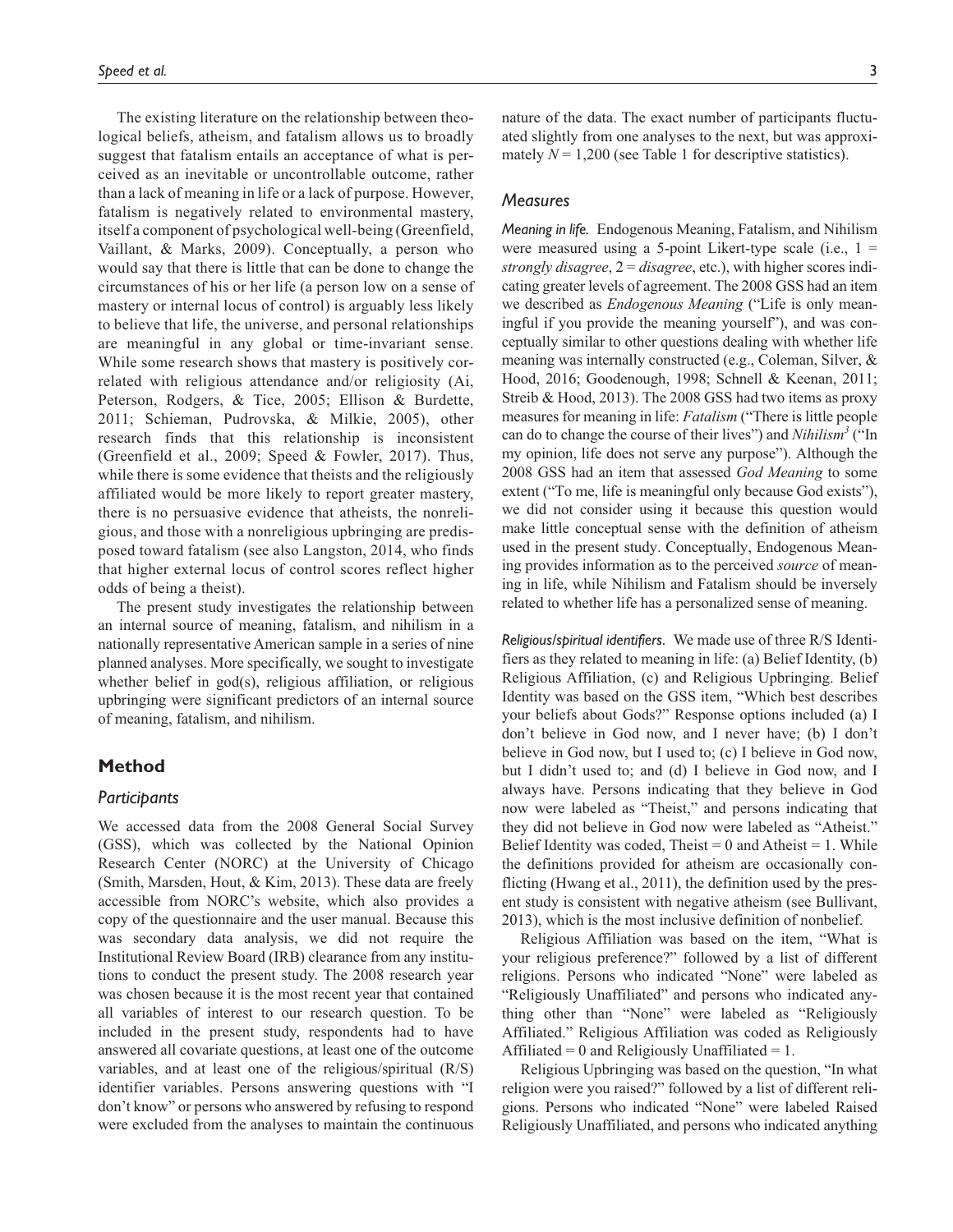|                                                                                                                         | M (SD) or percentages within categories |             |                       |              |                      |              |  |  |
|-------------------------------------------------------------------------------------------------------------------------|-----------------------------------------|-------------|-----------------------|--------------|----------------------|--------------|--|--|
|                                                                                                                         | <b>Belief identity</b>                  |             | Religious affiliation |              | Religious upbringing |              |  |  |
|                                                                                                                         | <b>Theist</b>                           | Atheist     | Affiliated            | Unaffiliated | Affiliated           | Unaffiliated |  |  |
| $N =$                                                                                                                   | 1.034                                   | 115         | 986                   | 192          | 1.078                | 96           |  |  |
| Fatalism                                                                                                                | 1.95/1.01                               | 1.91/1.09   | 1.97/1.03             | 1.83/0.92    | 1.94/1.01            | 1.94/1.03    |  |  |
| Nihilism                                                                                                                | 1.53/0.73                               | 1.67/0.76   | 1.53/0.72             | 1.67/0.79    | 1.55/0.74            | 1.61/0.66    |  |  |
| Endo. Mean                                                                                                              | 3.08/1.29                               | 3.95/1.04   | 3.08/1.30             | 3.64/1.13    | 3.16/1.30            | 3.30/1.24    |  |  |
| Age                                                                                                                     | 45.98/16.33                             | 40.01/15.37 | 46.49/16.39           | 39.2/14.24   | 45.73/16.32          | 40.78/15.05  |  |  |
| Income                                                                                                                  | 5.57/4.47                               | 6.94/5.59   | 5.59/4.51             | 6.36/5.15    | 5.71/4.6             | 5.76/4.93    |  |  |
| Sex                                                                                                                     |                                         |             |                       |              |                      |              |  |  |
| Female                                                                                                                  | 54.37%                                  | 24.34%      | 54.25%                | 33.60%       | 51.62%               | 42.69%       |  |  |
| Male                                                                                                                    | 45.63%                                  | 75.66%      | 45.75%                | 66.40%       | 48.38%               | 57.31%       |  |  |
| Race                                                                                                                    |                                         |             |                       |              |                      |              |  |  |
| White                                                                                                                   | 75.97%                                  | 82.74%      | 76.36%                | 78.15%       | 75.99%               | 85.73%       |  |  |
| <b>Black</b>                                                                                                            | 14.85%                                  | 4.95%       | 13.92%                | 11.06%       | 14.29%               | 4.88%        |  |  |
| Other                                                                                                                   | 9.17%                                   | 12.31%      | 9.72%                 | 10.79%       | 9.72%                | 9.38%        |  |  |
| Education                                                                                                               |                                         |             |                       |              |                      |              |  |  |
| <high school<="" td=""><td>15.58%</td><td>6.81%</td><td>15.11%</td><td>12.66%</td><td>14.95%</td><td>12.38%</td></high> | 15.58%                                  | 6.81%       | 15.11%                | 12.66%       | 14.95%               | 12.38%       |  |  |
| High School                                                                                                             | 49.33%                                  | 45.93%      | 48.05%                | 52.43%       | 48.68%               | 49.53%       |  |  |
| Junior College                                                                                                          | 9.88%                                   | 1.23%       | 10.09%                | 4.11%        | 8.81%                | 10.89%       |  |  |
| <b>Bachelor</b>                                                                                                         | 16.90%                                  | 29.24%      | 17.87%                | 19.11%       | 17.79%               | 22.76%       |  |  |
| Graduate                                                                                                                | 8.31%                                   | 16.78%      | 8.89%                 | 11.68%       | 9.78%                | 4.43%        |  |  |
| Marital status                                                                                                          |                                         |             |                       |              |                      |              |  |  |
| Married                                                                                                                 | 56.54%                                  | 43.64%      | 56.41%                | 46.41%       | 55.83%               | 45.11%       |  |  |
| Widowed                                                                                                                 | 5.58%                                   | 1.70%       | 5.71%                 | 1.84%        | 5.36%                | 1.38%        |  |  |
| Divorced                                                                                                                | 11.12%                                  | 8.30%       | 11.18%                | 9.89%        | 11.00%               | 11.77%       |  |  |
| Separated                                                                                                               | 3.36%                                   | 0.70%       | 3.41%                 | 0.93%        | 3.14%                | 1.75%        |  |  |
| Never Married                                                                                                           | 23.39%                                  | 45.65%      | 23.28%                | 40.93%       | 24.68%               | 39.98%       |  |  |

**Table 1.** Weighted Descriptive Statistics by Religious/Spiritual Identifiers.

*Note.* Only persons who answered all questions of interest are included in this table. Endo. Mean = Endogenous Meaning.

other than "None" were labeled Raised Religiously Affiliated. Religious Upbringing was coded as Raised Religiously Affiliated  $= 0$  and Raised Religiously Unaffiliated  $= 1$ .

*Covariates.* The present study controlled for sex (male/ female), age, race (White, Black, Other; White served as the omitted category), marital status (married, widowed, divorced, separated, never married; married served as the omitted category), education (less than high school, high school, some postsecondary, postsecondary, graduate degree; less than high school served as the omitted category), and income in constant dollars (e.g., 1 = US\$10,000;  $2 = US$20,000$ , etc.). Please note that "sex" was used in lieu of "gender" as the GSS had asked a dichotomous male/ female question.

## *Procedure*

All data analysis was done with Stata 13. The 2008 GSS used a complex sampling methodology to achieve a representative sample. Because of this, data were weighted to correspond to which strata respondents were in, the primary sampling unit,

and a weighting correction for nonresponse rate. To achieve this weighting, Stata's survey analysis module was used to specify the weighting parameters by using the syntax provided by Smith and colleagues (2013). In situations where a stratum only had a single respondent, we used a scaled approach to address issues with determining variance.

Hierarchical linear regression was used in all analyses. Because we used Stata's survey analysis module, denominator degrees of freedom in all regression models were based on the number of strata rather than the number of respondents. To meet the underlying assumption of homogeneity of variance, heteroscedastic consistent errors (HC1) were employed. Multicollinearity was not an issue, as the mean variance inflation factor did not exceed 1.13 for any model.

Nine hierarchical linear regression models were used to assess all three R/S Identifiers (belief, affiliation, upbringing) and three outcome variables (fatalism, nihilism, endogenous meaning). Each model followed the same pattern.

**Block 1:** R/S Identifiers were added (Belief Identity, Religious Affiliation, and Religious Upbringing). **Block 2:** Covariates were added.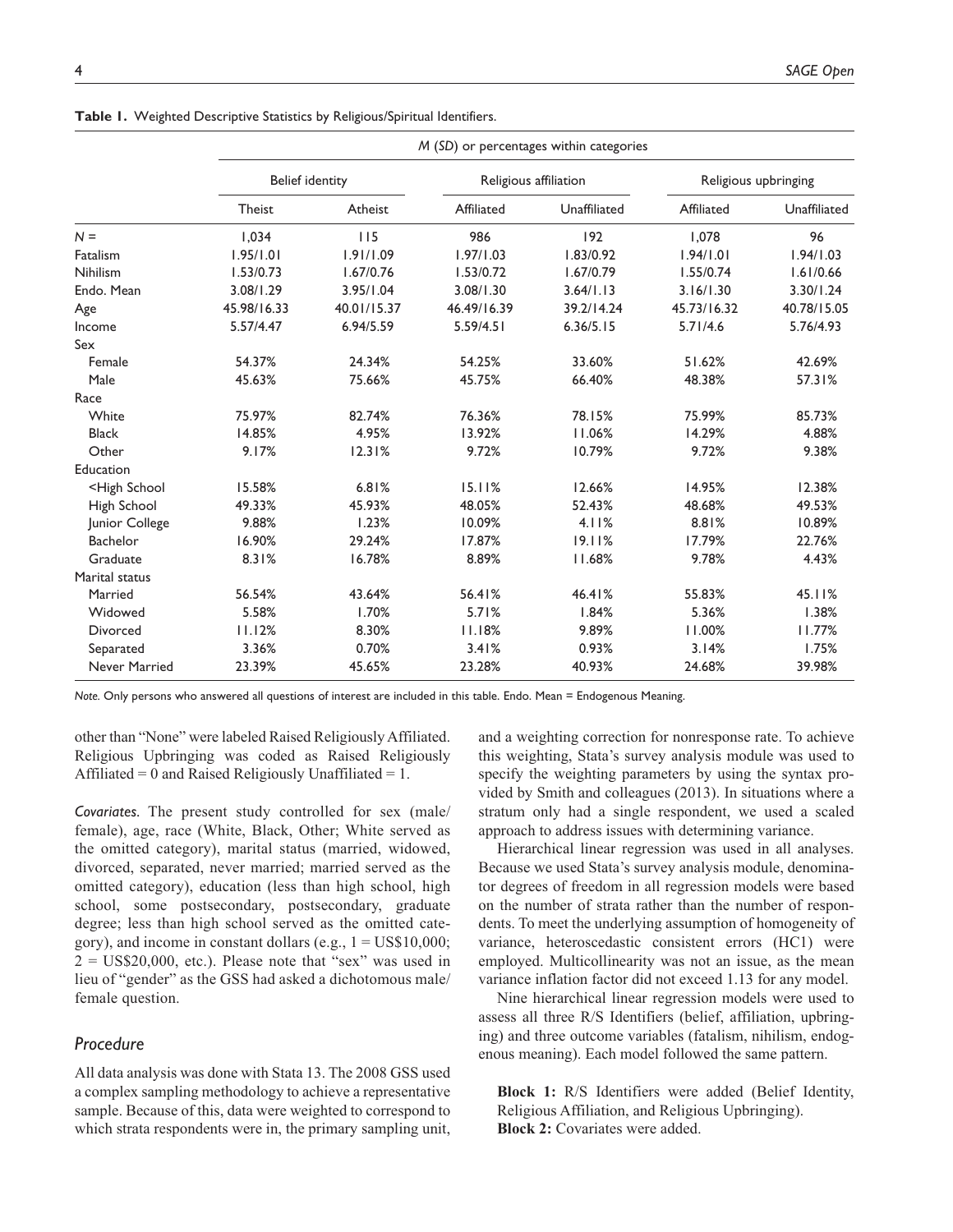|                                                                                      | B coefficients/robust SE             |                |                            |                |                                   |               |  |
|--------------------------------------------------------------------------------------|--------------------------------------|----------------|----------------------------|----------------|-----------------------------------|---------------|--|
|                                                                                      | Endogenous meaning<br>$(n = 1, 156)$ |                | Fatalism<br>$(n = 1, 165)$ |                | <b>Nihilism</b><br>$(n = 1, 161)$ |               |  |
|                                                                                      | <b>Block I</b>                       | <b>Block 2</b> | <b>Block I</b>             | <b>Block 2</b> | Block I                           | Block 2       |  |
| Constant                                                                             | $-.07/.05$                           | .25/.22        | .01/04                     | $.51/.24*$     | $-.02/.05$                        | $.87/0.25**$  |  |
| <b>Belief ID</b>                                                                     | $.64/.10***$                         | $.57/.10***$   | $-.07/.15$                 | .11/14         | .17/.11                           | .19/.12       |  |
| Sex (M/F)                                                                            |                                      | $-.05/.08$     |                            | .00/07         |                                   | $-.15/06*$    |  |
| Age                                                                                  |                                      | $-.00/.00$     |                            | .00/00         |                                   | $-.00/.00$    |  |
| Race (White)                                                                         |                                      |                |                            |                |                                   |               |  |
| <b>Black</b>                                                                         |                                      | $-.08/.10$     |                            | $.28/.10**$    |                                   | $-.04/.10$    |  |
| Other                                                                                |                                      | .22/.12        |                            | .18/.11        |                                   | $.42/.17*$    |  |
| Married                                                                              |                                      |                |                            |                |                                   |               |  |
| Widowed                                                                              |                                      | .16/.15        |                            | $-.10/.15$     |                                   | $-.01/11$     |  |
| <b>Divorced</b>                                                                      |                                      | $-.10/.13$     |                            | $-.22/.11$     |                                   | $-.13/09$     |  |
| Separated                                                                            |                                      | .22/.22        |                            | $-.03/.23$     |                                   | .09/.16       |  |
| Never Married                                                                        |                                      | $.20/.10*$     |                            | $-.14/.10$     |                                   | .08/0.09      |  |
| <high school<="" td=""><td></td><td></td><td></td><td></td><td></td><td></td></high> |                                      |                |                            |                |                                   |               |  |
| High School                                                                          |                                      | $-.23/.12$     |                            | $-.43/.13**$   |                                   | $-.57/.12***$ |  |
| Junior College                                                                       |                                      | $-.32/.15*$    |                            | $-.61/.16***$  |                                   | $-.54/.13***$ |  |
| Bachelor                                                                             |                                      | $-.31/.13*$    |                            | $-.66/.14**$   |                                   | $-.57/.12***$ |  |
| Graduate                                                                             |                                      | $-.18/.18$     |                            | $-.74/.18***$  |                                   | $-.68/.14***$ |  |
| Income                                                                               |                                      | .01/01         |                            | $-.03/01$ ***  |                                   | $-.03/01$ **  |  |
| $R^2$                                                                                | $.04***$                             | $.07*$         | .00                        | $.  ^{***}$    | .00                               | .∣ **         |  |

**Table 2.** Belief Identity Predicting Endogenous Meaning, Fatalism, and Nihilism.

*Note.* Belief Identity:  $0 =$  Theist;  $1 =$  Atheist; ID = Identity.

 $*_{p}$  < .05.  $*_{p}$  < .01.  $*_{p}$  < .001.

The inclusion of demographic covariates in Block 2, as opposed to Block 1, was done to avoid issues with suppression effects. It is possible that by entering covariates in Block 1 and variables of interest in Block 2, variables of interest may register as significant only because covariates acted as suppressor variables. This potential issue is often overlooked, likely because there has been a historical interest in  $\Delta R^2$  values. However, we were interested in whether specific R/S Identifiers predicted meaning in life, which could be determined by a simple investigation of the relevant coefficients (i.e.,  $\Delta R^2$  were not germane to the overall purpose of the study). Placing R/S Identifiers in Block 1 as opposed to Block 2 does not change outcomes or analysis, but rather was done to avoid a potential problem, at no cost to the overall integrity of the study.

Using G\*Power (v3.1.9.2), we estimated that there was sufficient power to detect small-to-medium differences  $(d = .28)$ between Theists/Atheists (Power = .82); sufficient power to detect small-to-medium differences (*d* = .23) between Affiliated/ Unaffiliated (Power = .83); and sufficient power to detect smallto-medium differences (*d* = .30) between Raised Affiliated/ Raised Unaffiliated (Power  $=$  .80). Because it was possible for each regression model to miss small differences  $(d = .20)$ , the effect sizes associated with R/S Identifiers were still discussed regardless of whether R/S Identifiers were statistically significant. To make this discussion of effect sizes transparent, all outcome variables were standardized (West, Aiken, & Krull, 1996). By standardizing the outcome variables, R/S Identifier coefficients could be interpreted in terms of how many standard deviation units groups differed by (e.g., Table 2, Block 1 for Endogenous Meaning, Belief ID = .64; Atheists were higher than Theists by an average of .64 *SD* units). A consequence of this standardization was that the coefficients became close approximations (within 2% in Block 1) of Hedges' g effect size index (.20 = small, .50 = medium, .80 = large). The discussion of effect size is critical when using large databases because statistical significance is a product of power—with sufficient power *any* difference will become statistically significant. Consequently, if a coefficient was below a "small" effect size  $(i.e.,  $B < .20$ ), then researchers noted that the differences may be$ statistically different but not practically significant.

## **Results**

## *Belief Identity: Theists Versus Atheists*

The first set of analyses are displayed in Table 2. Endogenous Meaning was regressed onto Belief Identity in Block 1  $(n=1,156)$ ,  $R^2 = .038$ ,  $F(1, 110) = 39.61$ ,  $p < .001$ , and Belief Identity was a significant positive predictor,  $t = 6.29$ ,  $p < .001$ ,  $B = .83, 95\%$  confidence interval (CI) [0.57, 1.09]. Persons who were Atheists were more likely to indicate higher levels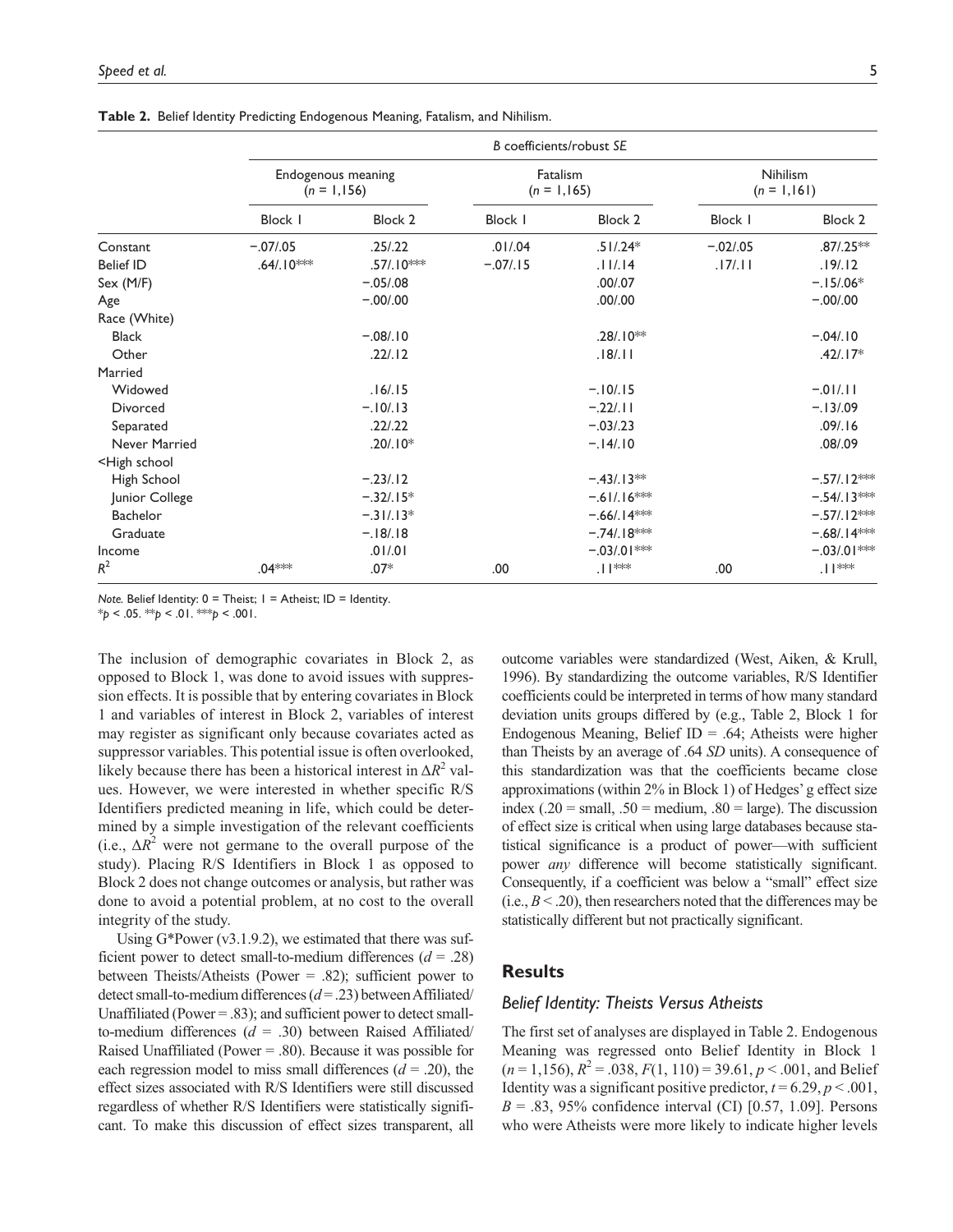

Figure 1. Theists and atheists for endogenous meaning (with standard error bars). *Note. t* = 5.71, *p* < .001, unstandardized Mdiff = 0.74, approximate Hedge's *g* = 0.57.

of Endogenous Meaning than persons who were Theists. Covariates were added in Block 2,  $\Delta R^2 = .036$ ,  $R^2 = .074$ ,  $F(13, 110) = 2.25, p = .012$ , but even with their inclusion, being an Atheist was associated with significantly higher levels of the Endogenous Meaning,  $t = 5.56$ ,  $p < .001$ ,  $B = .56$ , 95% CI [0.37, 0.77] (see Figure 1).

Fatalism was regressed onto Belief Identity in Block 1  $(n=1,165)$ ,  $R^2 = .001$ ,  $F(1, 111) = 0.21$ ,  $p = .650$ , but the model did not significantly improve. When covariates were added in Block 2,  $\Delta R^2 = .105$ ,  $R^2 = .106$ ,  $F(13, 111) = 7.18$ ,  $p < .001$ , the model significantly improved. However, Belief Identity remained a nonsignificant predictor in the overall model.

Nihilism was regressed onto Belief Identity in Block 1  $(n = 1,161)$ ,  $R^2 = .003$ ,  $F(1, 111) = 2.25$ ,  $p = .137$ , but the model did not substantially improve. Covariates were added in Block 2,  $\Delta R^2 = .109$ ,  $R^2 = .112$ ,  $F(13, 111) = 4.60$ ,  $p < .001$ ; while the model improved, Belief Identity remained a nonsignificant predictor of Nihilism. Although the coefficient for Belief Identity was not statistically significant, given the coefficient for Nihilism  $(B = .19)$  was close to the cut-off point of  $B = .20$  for practical significance, researchers conducted an additional analysis to determine there was a genuine relationship between atheism and nihilism.

Noting that Atheists scored significantly higher on the Endogenous Meaning measure than Theists, and that Endogenous Meaning itself was positively correlated with Nihilism scores (unweighted  $r = .21$ ,  $p < .001$ ), researchers explored the relationship between Nihilism and Belief Identity while controlling for Endogenous Meaning. The analyses revealed that once Endogenous Meaning was controlled for, the relationship that Belief Identity had with Nihilism dropped sharply (cf.  $B = .19$ ,  $B = .10$ ). These results suggest that Atheists are not more likely to score differently than Theists in terms of Nihilism, especially once Endogenous Meaning is controlled for.

## *Religious Affiliation: Religiously Affiliated Versus Religiously Unaffiliated*

The second set of analyses is displayed in Table 3. Endogenous Meaning was regressed onto Religious Affiliation in Block 1  $(n = 1,185)$ ,  $R^2 = .023$ ,  $F(1, 111) = 16.47$ ,  $p < .001$ , and was a significant positive predictor,  $t = 4.06$ ,  $p < .001$ ,  $B = .41$ , 95% CI [0.21, 0.61]. Covariates were entered in Block 2,  $\Delta R^2 = .035$ ,  $R^2 = .058$ ,  $F(13, 111) = 2.06$ ,  $p = .024$ , and with their inclusion, Religious Affiliation continued to be a significant predictor,  $t = 3.10$ ,  $p = .002$ ,  $B = .34$ , 95% CI [0.12, 0.55]. Ultimately, Religious Affiliation continued to positively predict Endogenous Meaning with the inclusion of covariates (see Table 3 and Figure 2).

Fatalism was regressed onto Religious Affiliation (*n* = 1,196) in Block 1,  $R^2 = .003$ ,  $F(1, 112) = 2.15$ ,  $p = .145$ , but being Religiously Unaffiliated was not associated with Fatalism. Researchers added covariates in Block 2,  $\Delta R^2 = .103$ ,  $R^2 = .106$ ,  $F(13, 112) = 7.33, p < .001$ , but even with these inclusions, Religious Affiliation was again not associated Fatalism.

The relationship between Nihilism and Religious Affiliation  $(n = 1,191)$  was investigated next. Nihilism was regressed onto Religious Affiliation in Block 1 of the regression model,  $R^2 = .004$ ,  $F(1, 112) = 2.81$ ,  $p = .097$ , but Religious Affiliation was a nonsignificant predictor of Nihilism. Covariates were added in Block 2,  $\Delta R^2 = .103$ ,  $R^2 = .107$ ,  $F(13, 112) = 4.70 p < .001$ ; however, Religious Affiliation did not predict Nihilism.

*Subgroup analyses.* In a series of unplanned post hoc tests, we expanded on the analyses pertaining to Religious Affiliation and investigated whether specific religious categories were associated with differences in meaning in life. Unfortunately, while the 2008 GSS provided information on religious affiliation, most of the category options were underpopulated.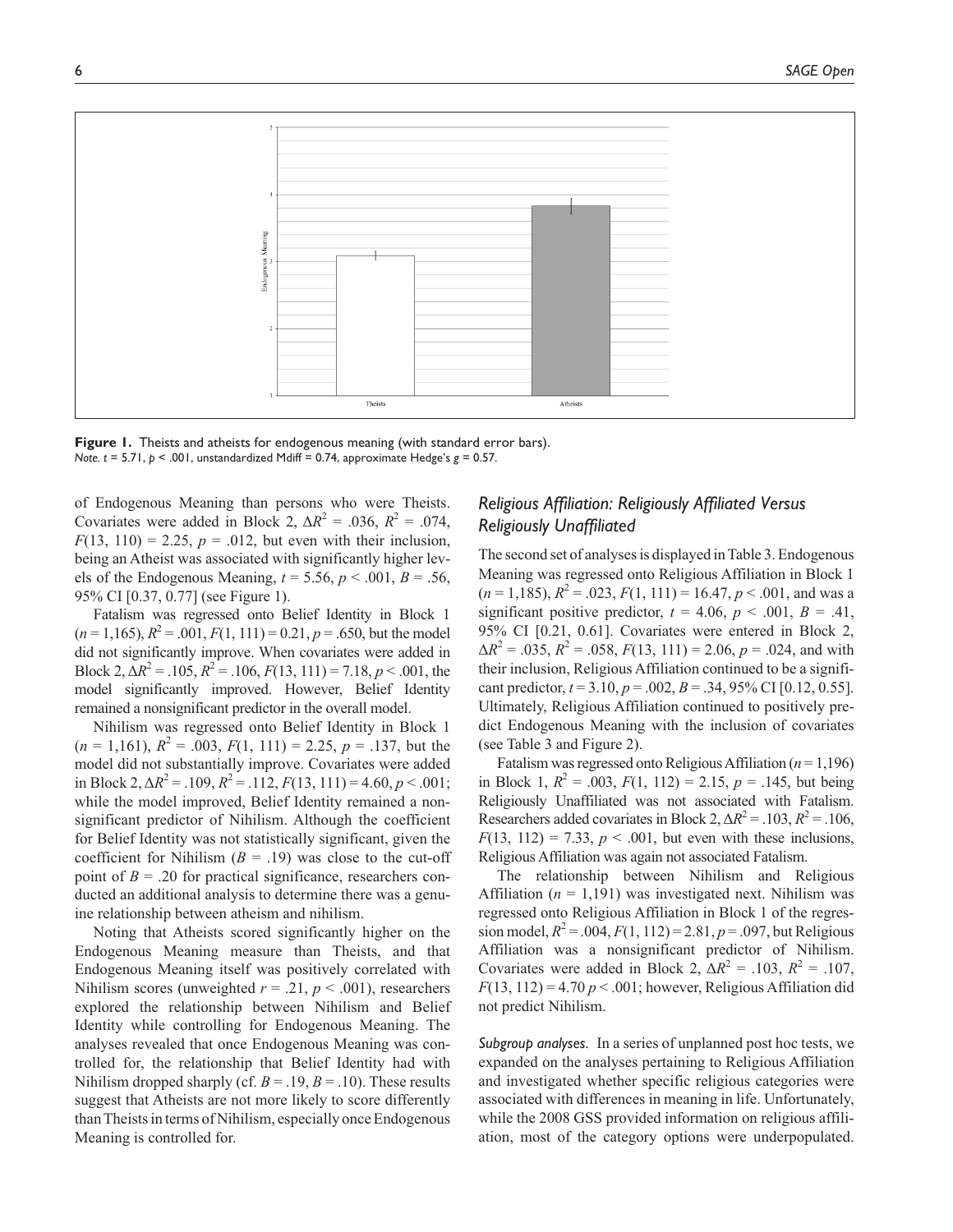|                                                                                      | B coefficients/robust SE             |                |                           |               |                                  |               |  |
|--------------------------------------------------------------------------------------|--------------------------------------|----------------|---------------------------|---------------|----------------------------------|---------------|--|
|                                                                                      | Endogenous meaning<br>$(n = 1, 185)$ |                | Fatalism<br>$(n = 1,196)$ |               | <b>Nihilism</b><br>$(n = 1,191)$ |               |  |
|                                                                                      | <b>Block I</b>                       | <b>Block 2</b> | Block I                   | Block 2       | Block I                          | Block 2       |  |
| Constant                                                                             | $-.07/05$                            | .25/.22        | .02/.05                   | $.53/.23*$    | $-.03/.05$                       | $.89/0.25**$  |  |
| Religious Affiliation ID                                                             | $.41/.10***$                         | $.34/.11***$   | $-.14/.10$                | $-.07/.10$    | .18/.11                          | .16/.10       |  |
| Sex (male/female)                                                                    |                                      | $-.09/.08$     |                           | $-.01/07$     |                                  | $-18/06**$    |  |
| Age                                                                                  |                                      | $-.00/.00$     |                           | .00/00        |                                  | $-.00/.00$    |  |
| Race (White)                                                                         |                                      |                |                           |               |                                  |               |  |
| <b>Black</b>                                                                         |                                      | $-.11/10$      |                           | $.28/.10**$   |                                  | $-.05/.10$    |  |
| Other                                                                                |                                      | .20/.12        |                           | $.23/.10*$    |                                  | $.39/.16*$    |  |
| Married                                                                              |                                      |                |                           |               |                                  |               |  |
| Widowed                                                                              |                                      | .15/0.15       |                           | $-.08/.15$    |                                  | $-.01/11$     |  |
| Divorced                                                                             |                                      | $-.10/.13$     |                           | $-.21/11$     |                                  | $-.11/09$     |  |
| Separated                                                                            |                                      | .24/0.22       |                           | $-.02/.23$    |                                  | .09/.16       |  |
| Never Married                                                                        |                                      | $.22/.10*$     |                           | $-.11/09$     |                                  | .06/0.08      |  |
| <high school<="" td=""><td></td><td></td><td></td><td></td><td></td><td></td></high> |                                      |                |                           |               |                                  |               |  |
| High School                                                                          |                                      | $-.22/.12$     |                           | $-.41/.12**$  |                                  | $-.54/.11***$ |  |
| Junior College                                                                       |                                      | $-.30/.14*$    |                           | $-.56/.15***$ |                                  | $-.51/.13***$ |  |
| Bachelor                                                                             |                                      | $-.24/.13$     |                           | $-.64/.13***$ |                                  | $-.55/.12***$ |  |
| Graduate                                                                             |                                      | $-.11/.18$     |                           | $-.69/.17***$ |                                  | $-.64/.14***$ |  |
| Income                                                                               |                                      | .01/01         |                           | $-.03/01$ *** |                                  | $-0.03/01$ ** |  |
| $R^2$                                                                                | .02 <sup>***</sup>                   | $.06*$         | .00                       |               | .00                              |               |  |

**Table 3.** Religious Affiliation Predicting Endogenous Meaning, Fatalism, and Nihilism.

*Note.* Religious Affiliation: 0 = Religiously Affiliated; 1 = Religiously Unaffiliated; ID = Identity.

 $*_{p}$  < .05.  $*_{p}$  < .01.  $*_{p}$  < .001.



**Figure 2.** Religiously affiliated and religiously unaffiliated for endogenous meaning (with standard error bars). *Note. t* = 3.27, *p* = .001, unstandardized Mdiff = 0.44, approximate Hedge's *g* = 0.34.

Consequently, only four categories could be compared (Religiously Unaffiliated, *n* = 177; Protestant, *n* = 601; Catholic, *n* = 285; and Other, *n* = 97).

We examined whether moving from the Religiously Unaffiliated group to the Protestant group, Catholic group, or Other group was associated with differences or changes in

Fatalism, Nihilism, or Endogenous Meaning. Because the comparisons were unplanned, we used Holm–Bonferroni corrected *p* values in interpreting the coefficients. Results showed no differences across the Fatalism or Nihilism models using these corrected values. However, moving from the Religiously Unaffiliated group to the Protestant group was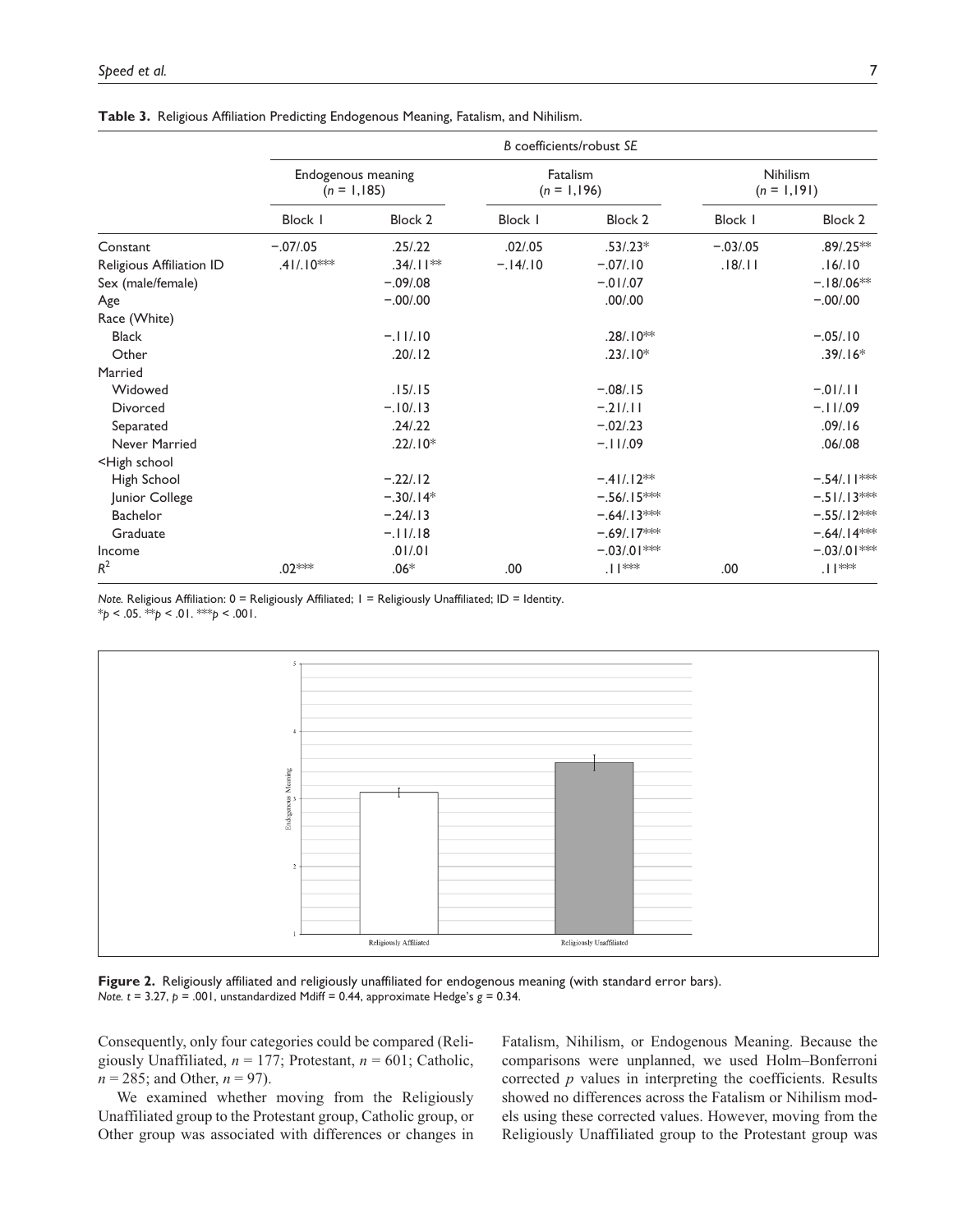|                                                                                      | B coefficients/robust SE            |                        |                           |                        |                           |                                   |
|--------------------------------------------------------------------------------------|-------------------------------------|------------------------|---------------------------|------------------------|---------------------------|-----------------------------------|
|                                                                                      | Endogenous meaning<br>$(n = 1,181)$ |                        | Fatalism<br>$(n = 1,191)$ |                        | Nihilism<br>$(n = 1,186)$ |                                   |
|                                                                                      | <b>Block I</b>                      | Block 2                | Block I                   | <b>Block 2</b>         | <b>Block I</b>            | Block 2                           |
| Constant                                                                             | $-.01/05*$                          | .37/0.22               | $.01/04*$                 | .50/.23                | $-.01/05*$                | .95/0.24                          |
| Religious Upbringing ID                                                              | .12/.12                             | .09/.11                | $-.12/.14$                | $-.05/.12$             | .14/.12                   | .16/.11                           |
| Sex (M/F)                                                                            |                                     | $-.12/.07$             |                           | .00/07                 |                           | $-19/06$                          |
| Age                                                                                  |                                     | $.00/00$ <sup>**</sup> |                           | $.00/00$ <sup>**</sup> |                           | $.00/00$ <sup>**</sup>            |
| Race (White)                                                                         |                                     |                        |                           |                        |                           |                                   |
| <b>Black</b>                                                                         |                                     | $-.12/.10$             |                           | .27/.10                |                           | $-.05/.10$                        |
| Other                                                                                |                                     | .20/.11                |                           | .21/.10                |                           | .39/.16                           |
| Married                                                                              |                                     |                        |                           |                        |                           |                                   |
| Widowed                                                                              |                                     | .17/0.15               |                           | $-.09/.15$             |                           | .00/.11                           |
| Divorced                                                                             |                                     | $-.10/.13$             |                           | $-.22/.11$             |                           | $-.12/.09$                        |
| Separated                                                                            |                                     | .22/.22                |                           | $-.02/.23$             |                           | .08/.16                           |
| Never Married                                                                        |                                     | .24/.10                |                           | $-.12/.09$             |                           | .07/08                            |
| <high school<="" td=""><td></td><td></td><td></td><td></td><td></td><td></td></high> |                                     |                        |                           |                        |                           |                                   |
| High School                                                                          |                                     | $-.21/11$              |                           | $-.41/.13$             |                           | $-.54/.11$                        |
| Junior College                                                                       |                                     | $-.32/.14$             |                           | $-.55/.16$             |                           | $-.52/.12$                        |
| Bachelor                                                                             |                                     | $-.23/.13$             |                           | $-.62/.13$             |                           | $-.55/.12$                        |
| Graduate                                                                             |                                     | $-.09/.18$             |                           | $-.70/.17$             |                           | $-.62/.14$                        |
| Income                                                                               |                                     | $.01/01*$              |                           | $-.03/01**$            |                           | $-.03/01**$                       |
| $R^2$                                                                                | .00                                 | $.05**$                | .00                       | $.10***$               | .00                       | .<br>  $\mathsf{I}^{\text{untr}}$ |

**Table 4.** Religious Upbringing Predicting Endogenous Meaning, Fatalism, and Nihilism.

*Note.* Religious Upbringing: 0 = Raised Religiously Affiliated; 1 = Raised Religiously Unaffiliated; ID = Identity. \**p* < .05. \*\**p* < .01. \*\*\**p* < .001.

associated with a significant drop in Endogenous Meaning, *t* = −3.78, *p* < .001, *B* = −.42, 95% CI [−0.64, −0.20]. However, whether this was a product of something special about the Protestant group in relation to the Religiously Unaffiliated group is unclear.

## *Religious Upbringing: Raised Religiously Affiliated Versus Raised Religiously Unaffiliated*

The third set of analyses is displayed in Table 4. Endogenous Meaning was regressed onto Religious Upbringing in Block 1 ( $n = 1,182$ ) of the regression model,  $R^2 = .001$ ,  $F(1, 112) = 0.99$ ,  $p = 0.321$ , but Religious Upbringing was a nonsignificant predictor. Covariates were added in Block 2,  $\Delta R^2$  = .044,  $R^2$  = .045,  $F(13, 112)$  = 2.84,  $p$  = .002, but Religious Upbringing remained a nonsignificant predictor of Endogenous Meaning (see Table 4).

Fatalism was regressed onto Religious Upbringing in Block 1 ( $n = 1,193$ ) of the regression model,  $R^2 = .001$ ,  $F(1, 113) = 0.74$ ,  $p = .391$ , and Religious Upbringing was a nonsignificant predictor of Fatalism. With the inclusion of covariates in Block 2,  $\Delta R^2 = .104$ ,  $R^2 = .105$ ,  $F(13, 113) =$ 7.16,  $p < .001$ , Religious Upbringing continued to be a nonsignificant predictor of Fatalism.

We then investigated the relationship between Religious Upbringing and Nihilism  $(n = 1,188)$ . Nihilism was regressed

onto Religious Upbringing in Block 1 of a regression model,  $R^2 = .001, F(1, 113) = 1.29, p = .259$ , but did not significantly improve on the prediction of Fatalism. Covariates were added in Block 2,  $\Delta R^2 = .104$ ,  $R^2 = .106$ ,  $F(13, 113) = 4.69$ ,  $p < .001$ , but even with their inclusion, Religious Upbringing remained a nonsignificant predictor of Nihilism.

*Subgroup analyses.* Following up on the Religious Upbringing analyses, researchers investigated whether being raised Protestant ( $n = 656$ ), Catholic ( $n = 376$ ), or Other ( $n = 51$ ) was associated with differing levels of Fatalism, Nihilism, or Endogenous meaning when compared with persons who were raised in a Religiously Unaffiliated home (*n* = 103). We used Holm–Bonferroni corrections for these comparisons across the three regression models. However, results showed no differences across the Fatalism, Nihilism, or Endogenous Meaning models. In other words, being raised in a Catholic, Protestant, or Other home was not associated with differences when compared with persons raised in a Religiously Unaffiliated homes.

## **Discussion**

The present study investigated whether various aspects of irreligion predicted fatalism, nihilism, and the perception of life meaning being internally produced. While the existing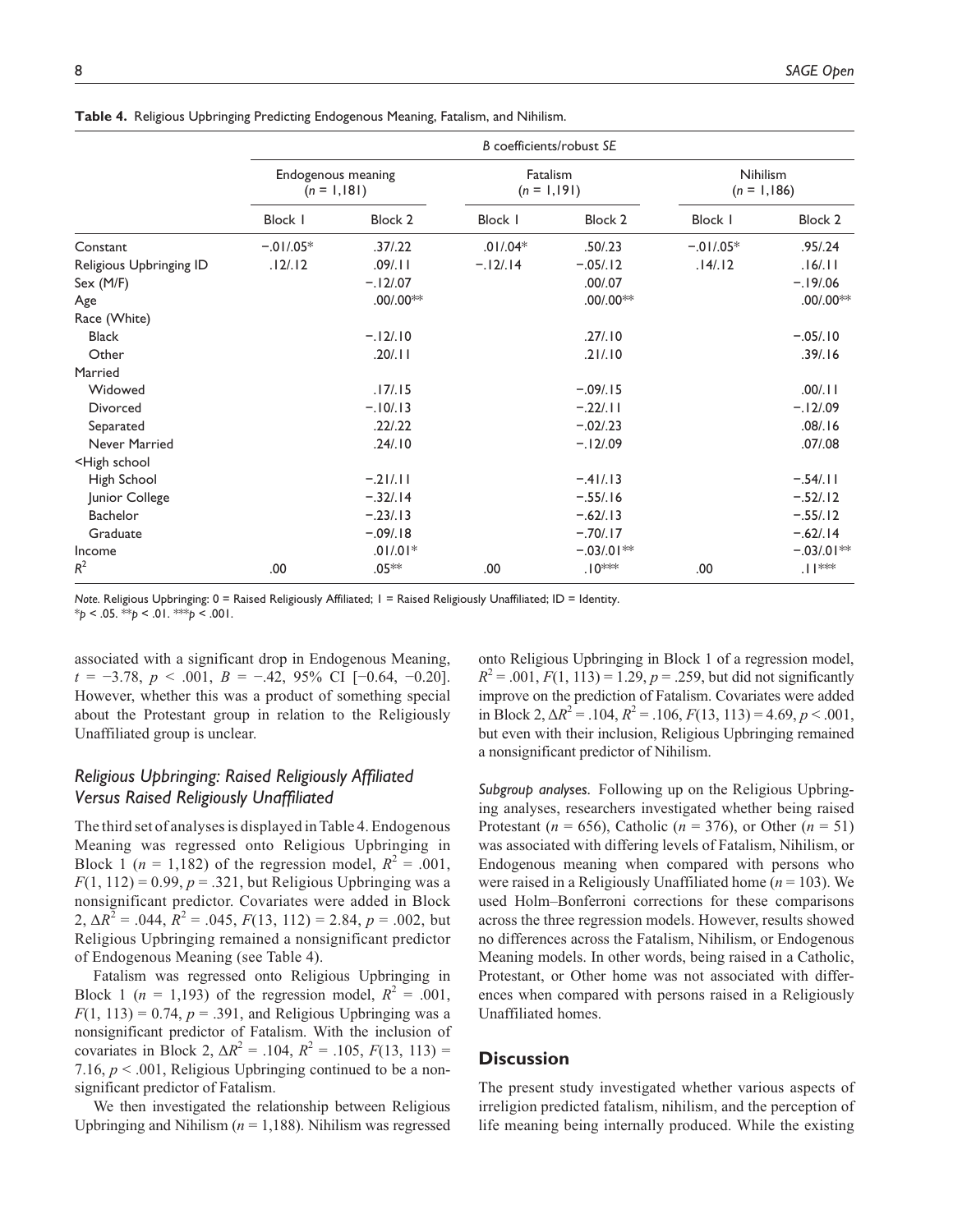literature specifies inherent deficits that atheists, the religiously unaffiliated, and persons raised in religiously unaffiliated homes are likely to face regarding meaning in life, our results did not produce support for such views. In fact, these "identity variables" were largely irrelevant to the statistical models. However, the analysis confirmed that atheists and the religiously unaffiliated were more likely to indicate that life has endogenously produced meaning—one of the few persistent differences between the groups we examined.

## *Are the Irreligious More Likely to Be Fatalists and Nihilists?*

Our present results do not support the idea that atheists or the religiously unaffiliated possess a greater sense of fatalism or nihilism. While it is possible to frame the results from the present study as running against the existing literature, we think that the case for atheist or nonreligious deficits in life meaning was never adequately established to begin with. This is because most views on this topic rest on academic speculation as to the relationship between atheism, religion, and meaning in life, rather than empirical tests. Our findings suggest that atheists/theists and the religiously unaffiliated/ affiliated do not systematically differ with regard to fatalism and nihilism, constructs that are routinely linked with psychological well-being. Overall, these findings would be consistent with at least a few other studies that find that atheists or the religiously unaffiliated do not suffer from psychological deficits because of their position (Galen & Kloet, 2011; Speed, 2017).

## *Are Assumptions Underpinning Meaning in Life Warranted?*

In light of our findings, it is instructive to investigate why the idea persists that irreligion *should* reflect differences on nihilism, fatalism, and source of meaning in life in general. In our view, the literature often fails to appropriately distinguish between types of meaning, either in its endogenous form (meaning perceived to be internally produced) or exogenous form (meaning perceived to be externally produced). It is important to note that exogenous meaning does not necessarily imply the source is god(s). Granted, this may be a "traditional" source of exogenous meaning, but it should not be thought of as a sole source as persons may perceive any number of external things provide them within meaning (e.g., the universe, karma, membership in social groups, relationships, occupation). However, if meaning in life is *assumed* to be given or bestowed on persons from a transcendent source, then this assumption has a substantial impact on investigating an atheistic worldview. Under such an assumption, it would be technically true to suggest that atheists have less meaning in their lives than theists, but this is only

because the notion that atheists do not derive meaning from god(s) would be tautological. Moreover, given a definition of meaning where a deity is inherent, what would differences between atheists and theists actually signify? In such a case, one group would, by definition, be excluded from experiencing meaning.

*Making one's own purpose.* A consistent and strong finding that emerged from the present study was related to Endogenous Meaning. Being either an atheist or religiously unaffiliated was associated with stronger agreement that meaning in life came from within, and these differences persisted despite the inclusion of covariates. Not only were these differences statistically significant, but they were also of practical significance. The observed effect size for atheists in this regard was  $g = 0.57$  (a medium-to-large effect), and the effect size for the religiously unaffiliated was  $g = 0.34$  (a small-to-medium effect). These findings are consistent with two complimentary ideas: Theists and the religiously affiliated are more likely to believe that life has extrinsically produced meaning (possibly due to god or gods), and atheists and the religiously unaffiliated are more likely to perceive meaning as a product of the self rather than a product of an external source or agent (or a relationship with this agent).

Researchers often start with the perception or assumption that meaning is exogenous, or that exogenous meaning is richer or more fulfilling than endogenous meaning (e.g., Park & McNamara, 2006). This approach can, unsurprisingly, lead to conclusions that atheists have impoverished levels of meaning in life as compared with theists. If meaning in life is exogenous, then one would expect atheists and, to a lesser extent, the religiously unaffiliated, to report greater levels of fatalism and nihilism. However, despite an adequately powered analysis using nationally representative data, these relationships did not emerge. While several reasons could be provided to explain these null findings, we think that the simplest explanation is that meaning in life is multidimensional and varies across social categories. On average, atheists (and to a lesser extent the religiously unaffiliated), in theory, are less likely to accept an exogenous source of meaning—and were more likely to believe meaning was internally produced. Again, these findings are consistent with the idea that "whatever makes life meaningful is heavily loaded with whatever people value" (Klinger, 2012, p. 29). Atheists in particular are perhaps less likely to have an *externally grounded* meaning in life—but not *any* meaning in life (Jörns, 1997).

Our findings generally align with Wong (1998), who generated a personal meaning scale, by asking individuals about what makes life meaningful and then factor analyzing the responses. An overwhelming number of the items were related to goal pursuit; the factor of *achievement striving* explained over three times the amount of variance explained by the "religion" factor (see Klinger, 2012, p. 29). Religiously derived meaning may serve as a central source of meaning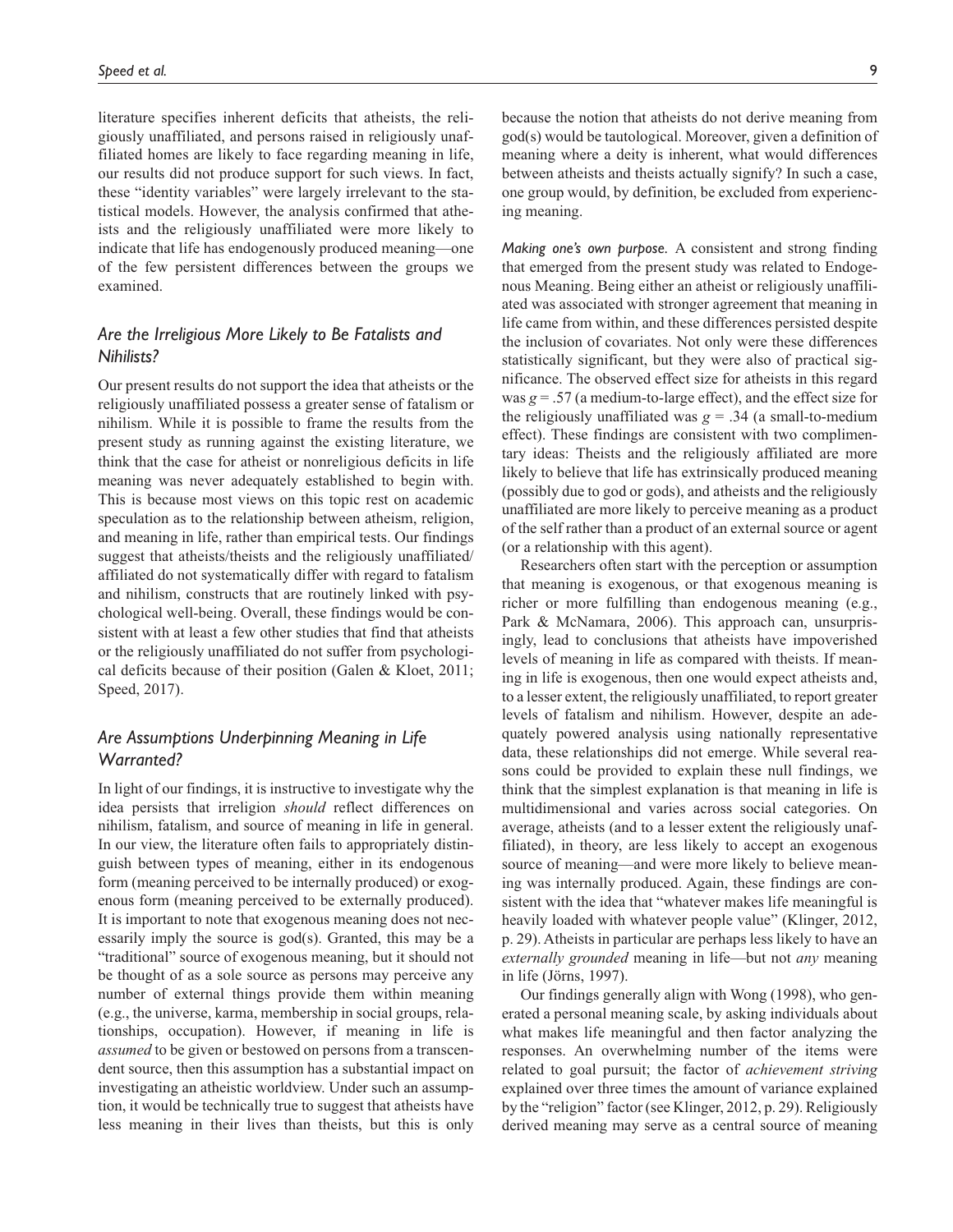only insofar as it is personally and socially valued, and such valuation itself may be part of socialization and learning processes. This illustrates the issues with assuming that common beliefs or behaviors are generalizable to all. Exogenous meaning certainly exists for many, but that does not mean that endogenous meaning can or should be ignored. As King, Heintzelman, and Ward (2016) suggest, "the experience of meaning in life may be quite a bit more commonplace than is often portrayed" (p. 211), and we observe that religion is one of many paths for attaining it.

We can also point out that if exogenous meaning is defined as meaning that is not self-made, this definition does not intrinsically implicate religion or theism. In this study, we were specifically concerned with exogenous meaning-making processes in the context of theism, that is, specifically religious meaning-making. The religiously unaffiliated, and even atheists, can reference or at least perceive a spiritual or transcendent meaning of external origin, though for atheists, this would very likely depend on how "spirituality" was framed or defined. For example, studies suggest that when atheists are given the opportunity to list sources of profundity and meaning, they often list external sources such as nature, the universe, social causes, and humanity (Caldwell-Harris et al., 2011; Coleman & Arrowood, 2015; Coleman, Silver, & Holcombe, 2013). Future research should explore the psychological consequences of utilizing these external sources of meaning.

## *Limitations, Future Directions, and Conclusion*

The present study had several limitations. First, we assessed the *perception* of the extent to which life meaning is internally produced, the perception that life was without meaning, and the perception that one could not act meaningfully with agency. In other words, "life is only meaningful if you provide the meaning yourself" is not equivalent to "I have a high level of self-produced meaning" or other measures of meaning in life. Ideally, we would have assessed actual levels of self-produced life meaning, which would have allowed for more robust conclusions. However, the questions used in the present study demonstrate some conceptual overlap with aspects of the Meaning in Life Questionnaire (cf. Steger & Frazier, 2005) for nihilism ("In my opinion, life does not serve any purpose"; cf. "My life has no clear purpose"; Steger & Frazier, 2005). Generally, our point yet remains that, to avoid classification and measurement issues with nonreligious individuals and populations, future research should always seek to discriminate between meaning-making processes that rely on external versus internal sources. To the extent that such distinctions are obscured or not accounted for, this may produce misleading conclusions about the impact of meaning in life on other important psychological outcomes.

Second, given that archival data were used, the present study was limited to whichever items were asked. However,

the 2008 GSS was specifically chosen because it contained relevant questions that allowed us to adequately test hypotheses related to meaning, religion, purpose, and fatalism. A related limitation was the number of atheists  $(n = 115)$ , religiously unaffiliated  $(n = 192)$ , and raised religiously unaffiliated  $(n = 96)$  available in the dataset. While these numbers allowed for adequately powered analyses, it would be beneficial to have a greater number of these groups represented in future research. Although the GSS is a nationally representative sample, the final sample size was more characteristic of psychological studies than of sociological studies at the macro level. An overall larger sample size would also be desirable to attain more precise population parameter estimates, allowing us increased confidence in the presence (or absence!) of differences between groups.

It should be noted that focusing on the self as a source of meaning bears a specific relation to the kind of culture found in the United States, which is a notably individualistic one. In this way, we caution that our findings may only be plausible in the context of postindustrial, Westernized countries. This raises the question of whether the self would be a salient source of meaning for nonreligious or atheistic individuals elsewhere in the world. There is good reason to think that the self would be less prominent an element of meaning-making in other cultures and countries. As such, a cross-cultural perspective on our topic would be a valuable contribution to the study of meaning systems, identity, and the production of meaning in life.

Future research should also seek to delineate between types of religious affiliation and religious upbringing to determine whether meaning in life is predicted by this specificity. Unfortunately, while the GSS contained a more specific breakdown of religious affiliations, many of the categories were too small to allow for adequately-powered analyses. Nevertheless, it is possible that a more refined analysis of these groups, using a different dataset, would allow for a better picture of differences to emerge.

Overall, the present study found no support for the contention that atheists and the religiously unaffiliated were more prone to nihilism or fatalism than their respective counterparts. While these groups were more likely to indicate that meaning in life was endogenous, these differences did not seem to coincide with a view that life was uncontrollable or without meaning. Religious affiliation and/or belief in god(s) is certainly a pathway toward meaning in life; however, no *potential* source for meaning is also a *necessary* source for meaning.

#### **Authors' Note**

All authors are members of the Atheist Research Collaborative.

#### **Acknowledgments**

The authors would like to thank Luke Galen for helpful comments on an earlier draft of this manuscript.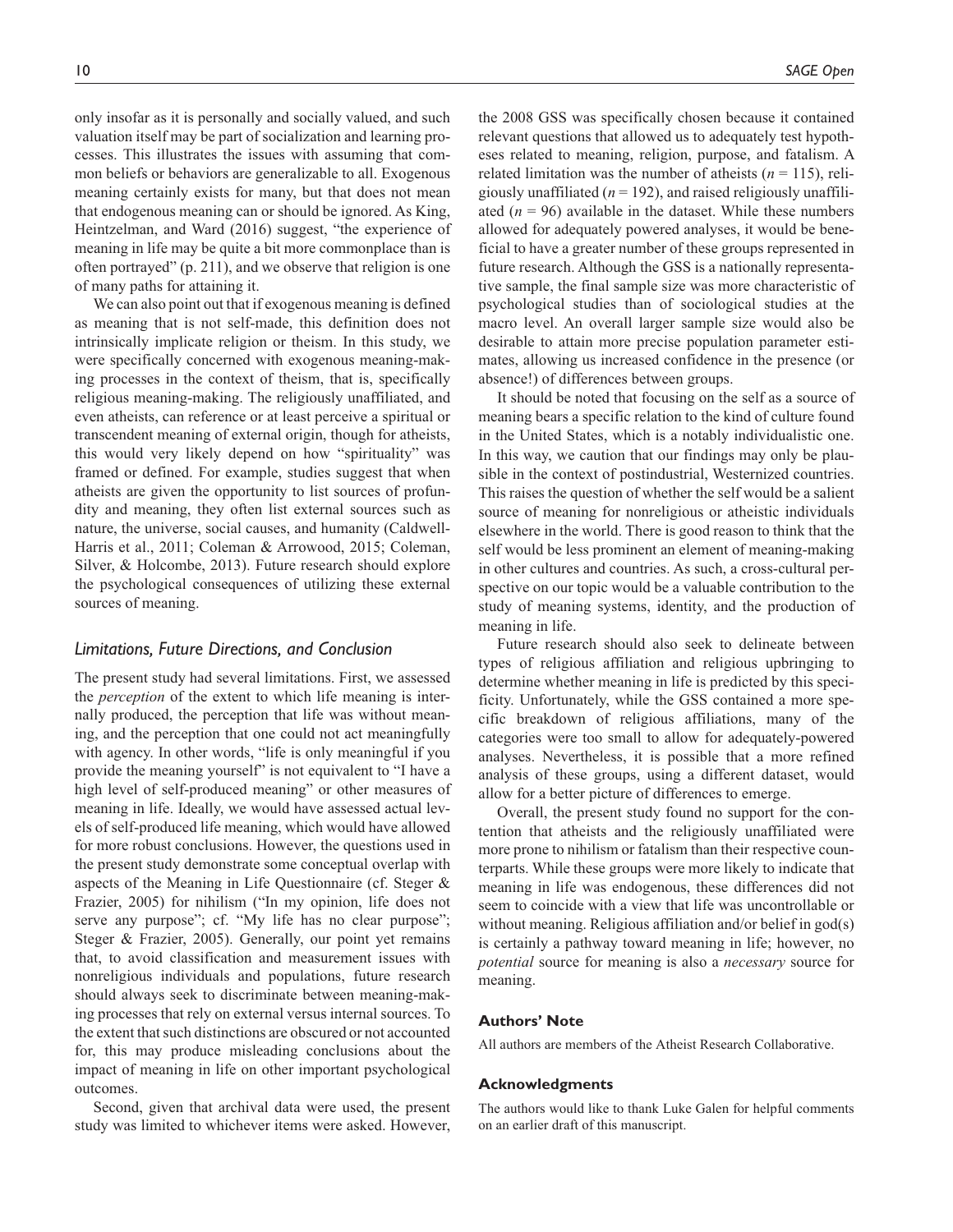### **Declaration of Conflicting Interests**

The author(s) declared no potential conflicts of interest with respect to the research, authorship, and/or publication of this article.

#### **Funding**

The author(s) received no financial support for the research, authorship, and/or publication of this article.

#### **Notes**

- 1. Other scientists have disagreed (e.g., Goodenough, 1998); "It does no harm to the romance of the sunset to know a little bit about it" (Sagan, 1994, p. 80).
- 2. For extensive reviews of the demographic and personality characteristics of the nonreligious and atheists, see Caldwell-Harris (2012), Galen (2014), Streib and Klein (2013), and Zuckerman (2009).
- 3. Nihilism is not necessarily equivalent to absence of purpose, in the sense that it can be a broader reference to moral or ontological nihilism. Worded as it is, however, the item from the GSS reflects more specifically the concept of "purposelessness."

## **ORCID iD**

David Speed **i**D <https://orcid.org/0000-0001-7033-2068>

#### **References**

- Ai, A. L., Peterson, C., Rodgers, W. L., & Tice, T. N. (2005). Faith factors and internal health locus of control in patients prior to open-heart surgery. *Journal of Health Psychology*, *10*, 669- 676. doi:10.1177/1359105305055318
- Baggini, J. (2004). *What's it all about? Philosophy and the meaning of life*. New York, NY: Oxford University Press.
- Baker, J. O. B., & Smith, B. (2009). None too simple: Examining issues of religious nonbelief and nonbelonging in the United States. *Journal for the Scientific Study of Religion*, *48*, 719-733.
- Barrett, J. (2012). *Born believers: The science of children's religious belief*. New York, NY: Free Press.
- Baumeister, R. (1991). *Meanings of life*. New York, NY: Guilford Press.
- Beit-Hallahmi, B. (2015). *Psychological perspectives on religion and religiosity*. East Sussex, UK: Routledge.
- Berger, P. L. (1990). *The sacred canopy: Elements of a sociological theory of religion*. Garden City, NY: Anchor Doubleday. (Original work published 1967)
- Bering, J. (2002). The existential theory of mind. *Review of General Psychology*, *6*(1), 3-24. doi:10.1037/1089-2680.6.1.3
- Bering, J. (2003). Towards a cognitive theory of existential meaning. *New Ideas in Psychology*, *21*, 101-120. doi:10.1016/ s0732-118x(03)00014-x
- Blessing, K. (2013). Atheism and the meaningfulness of life. In S. Bullivant & M. Ruse (Eds.), *The Oxford handbook of atheism* (pp. 104-118). Oxford, UK: Oxford University Press.
- Bullivant, S. (2013). Defining atheism. In S. Bullivant & M. Ruse (Eds.), *The Oxford handbook of atheism* (pp. 11-21). Oxford, UK: Oxford University Press.
- Caldwell-Harris, C. (2012). Understanding atheism/non-belief as an expected individual-differences variable. *Religion, Brain & Behavior*, *2*, 4-23. doi:10.1080/2153599x.2012.668395
- Caldwell-Harris, C., Wilson, A., LoTempio, E., & Beit-Hallahmi, B. (2011). Exploring the atheist personality: Well-being, awe, and magical thinking in atheists, Buddhists, and Christians. *Mental Health, Religion & Culture*, *14*, 659-672. doi:10.1080/ 13674676.2010.509847
- Coleman, T. J., III, & Arrowood, R. B. (2015). Only we can save ourselves: An atheist's "salvation." In H. Bacon, W. Dossett, & S. Knowles (Eds.), *Alternative salvations: Engaging the sacred and the secular* (pp. 11-20). London, England: Bloomsbury.
- Coleman, T. J., III, & Hood, R. W., Jr. (2015). Reconsidering everything: From folk categories to existential theory of mind. [Peer commentary on the journal article "From weird experiences to revelatory events" by A. Taves]. *Religion and Society: Advances in Research*, *6*(1), 18-22.
- Coleman, T. J., III, Silver, C. F., & Holcombe, J. (2013). Focusing on horizontal transcendence: Much more than a "non-belief." *Essays in the Philosophy of Humanism*, *21*, 1-18. doi:10.1558/ eph.v21i2.1
- Coleman, T. J., III, Silver, C. F., & Hood, R. W., Jr. (2016). "…If the universe is beautiful, we're part of that beauty." – A "neither religious nor spiritual" biography as horizontal transcendence. In H. Streib & R. Hood (Eds.), *Semantics and psychology of spirituality* (pp. 335-372). Dordrecht, The Netherlands: Springer. doi:10.1007/978-3-319-21245-6\_22
- Crescioni, A., & Baumeister, R. (2013). The four needs for meaning, the value gap, and how (and whether) society can fill the void. In J. Hicks & C. Routledge (Eds.), *The experience of meaning in life: Classical perspectives, emerging themes, and controversies* (pp. 3-15). Dordrecht, The Netherlands: Springer.
- Crosby, D. (1988). *The specter of the absurd*. Albany: State University of New York Press.
- Ellison, C. G., & Burdette, A. M. (2011). Religion and the sense of control among U.S. adults. *Sociology of Religion*, *73*, 1-22. doi:10.1093/socrel/srr035
- Farias, M., Newheiser, A. K., Kahane, G., & de Toledo, Z. (2013). Scientific faith: Belief in science increases in the face of stress and existential anxiety. *Journal of Experimental Social Psychology*, *49*, 1210-1213.
- Francis, L. J., & Robbins, M. (2004). Belonging without believing: A study in the social significance of Anglican identity and implicit religion among 13-15 year-old males. *Implicit Religion*, *7*, 37-54.
- Frankl, V. (2006). *Man's search for meaning*. Boston, MA: Beacon Press. (Original work published 1959)
- Galen, L. W. (2014). Nonreligious and atheist emerging adults. In C. Berry & M. Abo-Zena (Eds.), *Emerging adults' religiousness and spirituality: Meaning-making in an age of transition* (pp. 237-252). New York, NY: Oxford University Press.
- Galen, L. W. (2015). Atheism, wellbeing, and the wager: Why not believing in God (with others) is good for you. *Science, Religion & Culture*, *23*(3), 54-69. doi:10.17582/journal. src/2015/2.3.54.69
- Galen, L. W. (2017a). Overlapping mental magisteria: Implications of experimental psychology for a theory of religious belief as misattribution. *Method & Theory in the Study of Religion*, *29*, 221-267. doi:10.1163/15700682-12341393
- Galen, L. W. (2017b). Which functions assumed to be religious and spiritual in nature are ultimately attributable or reducible to purely secular mechanisms? *Religion, Brain & Behavior*, *7*, 293-295. doi:10.1080/2153599X.2016.1249919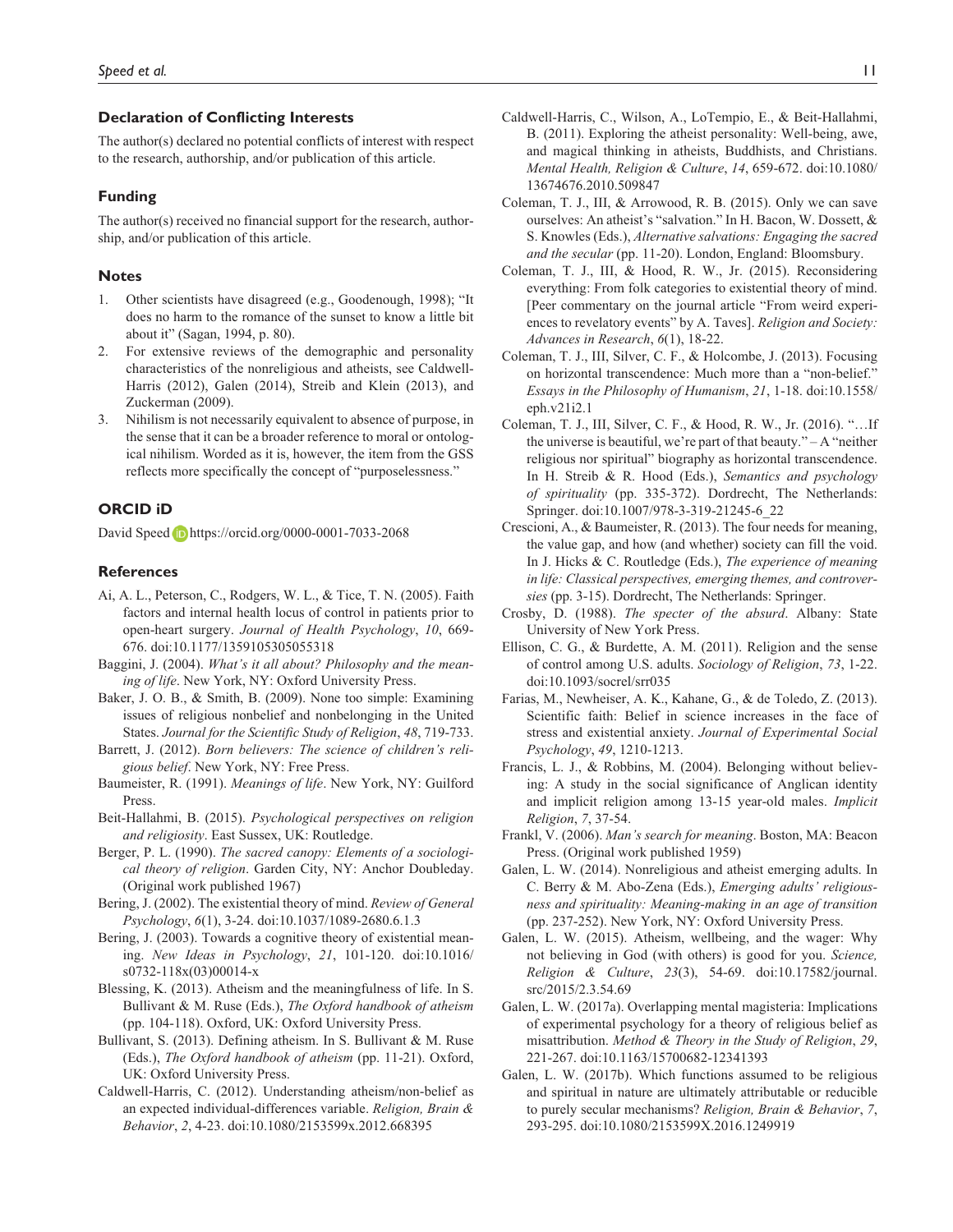- Galen, L. W., & Kloet, J. (2011). Mental well-being in the religious and the non-religious: Evidence for a curvilinear relationship. *Mental Health, Religion & Culture*, *14*, 673-689. doi:10.1080/ 13674676.2010.510829
- Gervais, W. M., & Najle, M. B. (2015). Learned faith: The influences of evolved cultural learning mechanisms on belief in Gods. *Psychology of Religion and Spirituality*, *7*, 327-335.
- Goodenough, U. (1998). *The sacred depths of nature*. New York, NY: Oxford University Press.
- Greenfield, E. A., Vaillant, G. E., & Marks, N. F. (2009). Do formal religious participation and spiritual perceptions have independent linkages with diverse dimensions of psychological wellbeing? *Journal of Health and Social Behavior*, *50*, 196-212. doi:10.1177/002214650905000206
- Hayward, R. D., Krause, N., Ironson, G., Hill, P. C., & Emmons, R. (2016). Health and well-being among the non-religious: Atheists, agnostics, and no preference compared with religious group members. *Journal of Religion & Health*, *55*, 1024-1037.
- Hwang, K., Hammer, J., & Cragun, R. (2011). Extending religionhealth research to secular minorities: Issues and concerns. *Journal of Religion & Health*, *50*, 608-622. doi:10.1007/ s10943-009-9296-0
- Ivtzan, I., Chan, C., Gardner, H., & Prashar, K. (2013). Linking religion and spirituality with psychological well-being: Examining self-actualisation, meaning in life, and personal growth initiative. *Journal of Religion & Health*, *52*, 915-929. doi:10.1007/ s10943-011-9540-2
- Jörns, K.-P. (1997). *Die neuen Gesichter Gottes: Was die Menschen heute wirklich glauben* [What people really believe today: The New Faces of God]. Munich, Germany: C. H. Beck.
- King, L., Heintzelman, S., & Ward, S. (2016). Beyond the search for meaning: A contemporary science of the experience of meaning in life. *Current Directions in Psychological Science*, *25*, 211-216. doi:10.1177/0963721416656354
- Klinger, E. (2012). The search for meaning in evolutionary goaltheory perspective and its clinical implications. In P. Wong (Ed.), *The human quest for meaning: Theories, research, and applications* (2nd ed., pp. 23-56). New York, NY: Routledge.
- Koenig, H. G. (2012). *Spirituality and health research: Methods, measurements, statistics, and resources*. West Conshohocken, PA: Templeton Foundation Press.
- Krause, N., & Pargament, K. (2017). Losing my religion: Exploring the relationship between a decline in faith and a positive affect. *Applied Research in Quality of Life*, *12*, 885-901. doi:10.1007/ s11482-016-9495-2
- Langston, J. (2014). Explaining atheism: Testing Hunter's Durkheimian theory. *Interdisciplinary Journal of Research on Religion*, *10*, Article 10.
- Lee, L. (2012). Research note: Talking about a revolution: Terminology for the new field of non-religion studies. *Journal of Contemporary Religion*, *27*, 129-139. doi:10.1080/1353790 3.2012.642742
- Morgan, J. (2013). Untangling false assumptions regarding atheism and health. *Zygon*, *48*, 9-19. doi:10.1111/j.1467- 9744.2012.01316.x
- Pargament, K. (1997). *The psychology of religion and coping*. New York, NY: Guilford Press.
- Park, C. (2010). Making sense of the meaning literature: An integrative review of meaning making and its effects on adjustment

to stressful life events. *Psychological Bulletin*, *136*, 257-301. doi:10.1037/a0018301

- Park, C. (2013). Religion and meaning. In R. Paloutzian & C. Park (Eds.), *Handbook of the psychology of religion and spirituality* (2nd ed., pp. 357-379). New York, NY: Guilford Press.
- Park, C., & McNamara, P. (2006). Religion, meaning, and the brain. In P. McNamara (Ed.), *Where God and science meet: How brain and evolutionary studies alter our understanding of religion* (pp. 67-89). Westport, CT: Praeger.
- Religious Landscape Study. (2016). *Pew Research Center's Religion & Public Life Project*. Retrieved from [http://www.](http://www.pewforum.org/religious-landscape-study/) [pewforum.org/religious-landscape-study/](http://www.pewforum.org/religious-landscape-study/)
- Sagan, C. (1994). *Pale blue dot*. New York, NY: Random House.
- Schieman, S., Pudrovska, T., & Milkie, M. A. (2005). The sense of divine control and the self-concept: A study of race differences in late life. *Research on Aging*, *27*, 165-196. doi:10.1177/0164027504270489
- Schnell, T. (2009). The Sources of Meaning and Meaning in Life Questionnaire (SoMe): Relations to demographics and well-being. *The Journal of Positive Psychology*, *4*, 483-499. doi:10.1080/17439760903271074
- Schnell, T., & Keenan, W. (2011). Meaning-making in an atheist world. *Archive for the Psychology of Religion*, *33*, 55-78. doi:1 0.1163/157361211x564611
- Schumaker, J. (1992). Mental health consequences of irreligion. In J. Schumaker (Ed.), *Religion and mental health* (pp. 54-69). New York, NY: Oxford University Press.
- Smith, T. W., Marsden, P. V., Hout, M., & Kim, J. (2013). *General Social Surveys, 1972-2012* [machine-readable data file]. Principal Investigator, Tom W. Smith; Co-Principal Investigators, Peter V. Marsden and Michael Hout, NORC ed. Chicago: National Opinion Research Center, producer, 2005; Storrs, CT: The Roper Center for Public Opinion Research, University of Connecticut, distributor. 1 data file (57,061 logical records) and 1 codebook (3,422 pp).
- Speed, D. (2017). Unbelievable?! Theistic/epistemological viewpoint affects religion-health relationship. *Journal of Religion & Health*, *56*, 238-257. doi:10.1007/s10943-016-0271-2
- Speed, D., & Fowler, K. (2017). Empowerment or dependency? The religion/religiosity–mastery relationship. *Canadian Psychology/ Psychologie Canadienne*, *58*, 333-344. doi:10.1037/cap0000095
- Speed, D., & Fowler, K. (2017). Good for all? Hardly! Attending church does not benefit religiously unaffiliated. *Journal of Religion & Health*, *56*, 986-1002. doi:10.1007/s10943-016- 0317-5
- Steger, M. (2017). Meaning in life and wellbeing. In M. Slade, L. Oades, & A. Jarden (Eds.), *Wellbeing, recovery and mental health*. Cambridge, NY: Cambridge University Press.
- Steger, M., & Frazier, P. (2005). Meaning in life: One link in the chain from religiousness to well-being. *Journal of Counseling Psychology*, *52*, 574-582. doi:10.1037/0022- 0167.52.4.574
- Stinespring, J., & Cragun, R. (2015). Simple Markov model for estimating the growth of nonreligion in the United States. *Science, Religion & Culture*, *2*(3), 96-103. doi:10.17582/journal.src/2015/2.3.96.103
- Streib, H., & Hood, R. (2013). Modeling the religious field: Religion, spirituality, mysticism, and related world views. *Implicit Religion*, *16*, 137-155. doi:10.1558/imre.v16i2.133